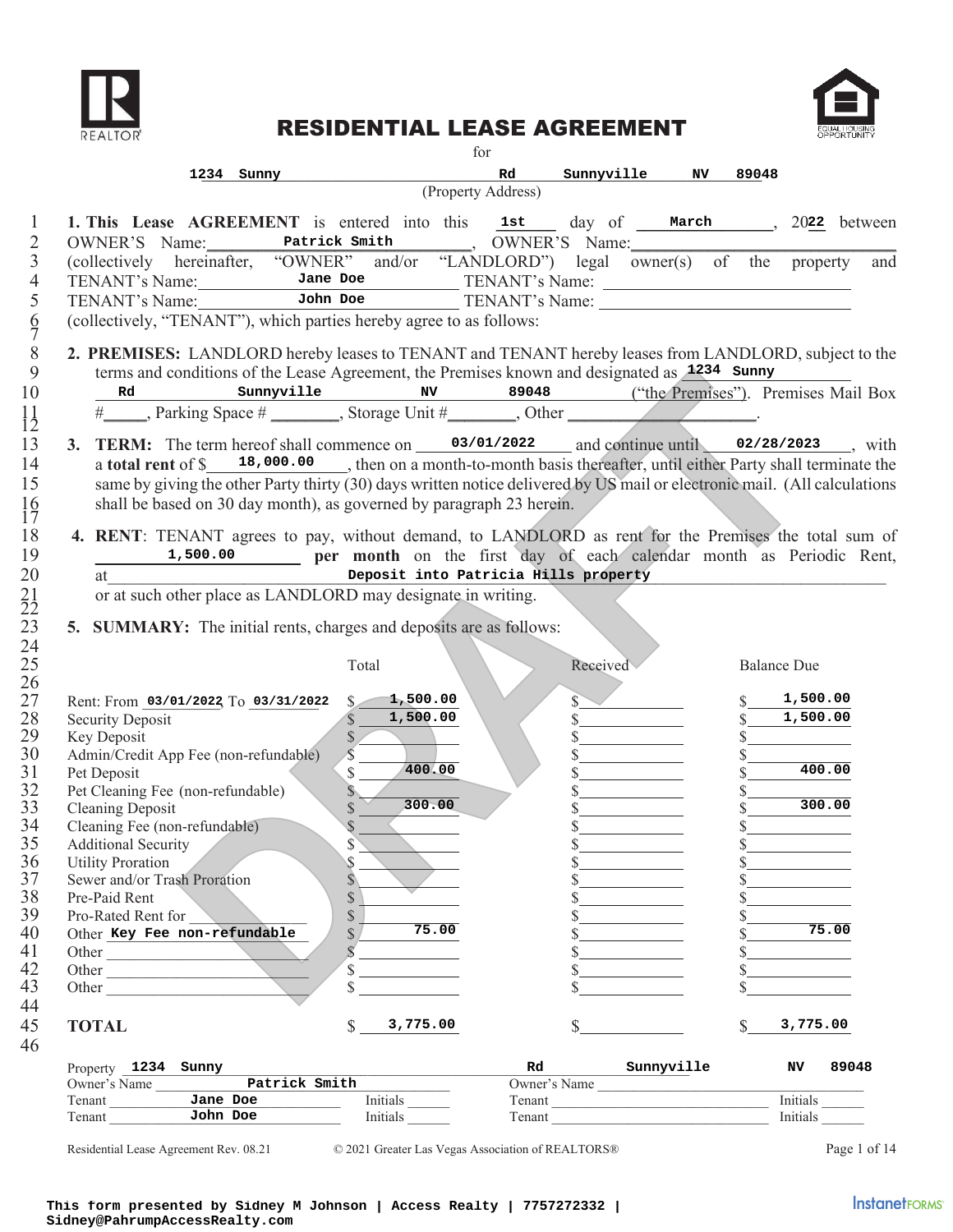### 1 **6. ADDITIONAL MONIES DUE:**

### 6 **7. ADDITIONAL FEES:**

8 **A. LATE FEES:** In the event TENANT fails to pay rent when due, TENANT shall pay a late fee of 9  $\qquad$  S OR 5 % of the Periodic Rent. Late fees begin on the  $\frac{1}{2}$  the  $\frac{1}{2}$  begin on the  $\frac{1}{2}$  begin on the  $\frac{1}{2}$  begin on the  $\frac{1}{2}$  begin on the  $\frac{1}{2}$  begin on the  $\frac{1}{2}$  begin on the  $\frac{1}{2$ 

**B. DISHONORED PAYMENTS:** A charge of \$75.00 shall be imposed for each dishonored payment (check, 12 electronic payment, etc.)made by TENANT to LANDLORD. TENANT agrees to pay all rents, all late fees, all notice 13 fees and all costs to honor a returned paymentwith certified funds (i.e., cashier's check or money order). After<br>14 TENANT has tendered navment, which is dishonored. TENANT hereby agrees to nav all remaining navments mo 14 TENANT has tendered payment, which is dishonored, TENANT hereby agrees to pay all remaining payments monies<br>15 owed under this Agreement by certified funds. Any payments tendered to LANDLORD thereafter, which are not in owed under this Agreement by certified funds. Any payments tendered to LANDLORD thereafter, which are not in 16 the form of certified funds, shall be treated as if TENANT failed to make said payment until certified funds are<br>17 received. LANDLORD presumes that TENANT is aware of the criminal sanctions and penalties for issuance o 17 received. LANDLORD presumes that TENANT is aware of the criminal sanctions and penalties for issuance of a<br>18 check which TENANT knows is drawn upon insufficient funds and which is tendered for the purpose of committing 18 check which TENANT knows is drawn upon insufficient funds and which is tendered for the purpose of committing a fraud upon a creditor. a fraud upon a creditor.

21 **C. ADDITIONAL RENT:** All dishonored payment charges shall be due when incurred. **Payments will be**  22 **applied to charges in the order accumulated.** All unpaid charges or any fees owed by TENANT, including but not 23 limited to notice fees, attempt to evict fees, attorney's fees, repair bills, utility bills, landscape/pool repair and<br>24 maintenance bills, and CIC fines will become due at the beginning of the month after TENANT is bi 24 maintenance bills, and CIC fines will become due at the beginning of the month after TENANT is billed. TENANT'S<br>25 failure to pay the full amount for a period may result in the initiation of eviction proceedings. LANDLO 25 failure to pay the full amount for a period may result in the initiation of eviction proceedings. LANDLORD'S<br>26 acceptance of any late fee or dishonored check fee shall not act as a waiver of any default of TENANT, or a 26 acceptance of any late fee or dishonored check fee shall not act as a waiver of any default of TENANT, or as an extension of the date on which rent is due. LANDLORD reserves the right to exercise any other rights and re 27 extension of the date on which rent is due. LANDLORD reserves the right to exercise any other rights and remedies<br>28 under this Agreement or as provided by law. under this Agreement or as provided by law.

# 29<br>30 30 **8. SECURITY DEPOSITS:** Upon execution of this Agreement,<br>31 **1 TENANT's Name:** Jane Doe TENANT'

31 TENANT's Name: Jane Doe TENANT's Name: 32 TENANT's Name: John Doe TENANT's Name:

**32 Shall deposit with LANDLORD BROKER** as a Security Deposit the sum stated in paragraph 5. **TENANT shall not annly the Security Deposit to. or in lieu of, rent.** At any time during the term of this Agreement and upon 34 **not apply the Security Deposit to, or in lieu of, rent.** At any time during the term of this Agreement and upon<br>35 termination of the tenancy by either Party for any reason, the LANDLORD may claim, from the Security De 35 termination of the tenancy by either Party for any reason, the LANDLORD may claim, from the Security Deposit, 36 such amounts due LANDLORD under this Agreement. Any termination prior to the initial term set forth in paragraph<br>3. or failure of TENANT to provide proper notice of termination, is a default in the payment of rent for t 37 3, or failure of TENANT to provide proper notice of termination, is a default in the payment of rent for the remainder 38 of the lease term, which may be offset by the Security Deposit. Pursuant to NRS 118A.242, LANDLORD shall provide<br>39 TENANT with a written, itemized accounting of the disposition of the Security Deposit within thirty (30 39 TENANT with a written, itemized accounting of the disposition of the Security Deposit within thirty (30) days of surrender of premises. TENANT agrees, upon termination of the tenancy, to provide LANDLORD with a forwardi 40 surrender of premises. TENANT agrees, upon termination of the tenancy, to provide LANDLORD with a forwarding<br>41 address to prevent a delay in receiving the accounting and any refund. Within thirty (30) days of terminati 41 address to prevent a delay in receiving the accounting and any refund. Within thirty (30) days of termination of this<br>42 agreement the TENANT identified in this paragraph will be refunded the remaining deposits (if any) 42 agreement, the TENANT identified in this paragraph will be refunded the remaining deposits (if any). In the event of damage to the Premises caused by TENANT or TENANT's family, agents or visitors, LANDLORD may use funds 43 damage to the Premises caused by TENANT or TENANT's family, agents or visitors, LANDLORD may use funds<br>44 from the deposit to repair, but is not limited to this fund and TENANT remains liable for any remaining costs. (I from the deposit to repair, but is not limited to this fund and TENANT remains liable for any remaining costs. (In 45 addition to the above, to be refundable, property must be professionally cleaned to include carpets and all hard surface 46 flooring including tile and grout.) TENANT  $\triangledown$  is required  $\square$  is NOT required to furnish receipts for licensed 47 professional cleaning services to LANDLORD. 48 ass lendered payment by certified funds. Any payments redeed to LANDLORD thereshy are this Agreement by external divided funds, and payments and redeed to LANDLORD presents of the effect of the energy states of the crimina **John Doe**<br> **Patrick Smith**<br> **Patrick Smith**<br> **Patrick Smith**<br> **Patrick Smith**<br> **Patrick Smith**<br> **Patrick Smith**<br> **Patrick Smith**<br> **Patrick Smith**<br> **Patrick Smith**<br> **Patrick Smith** Frame: <del>John Doe</del><br>
vith <u>□LANDLORD</u> **X** BR<br>
Be Security Deposit to, or if<br>
the tenancy by either Part<br>
due LANDLORD under this<br>
f TENANT to provide prope<br>
rm, which may be offset by t<br>
h a written, itemized accours<br>
remis **Sidney@PahrumpAccessRealty.com 5 5th @ 5pm 75.00** ✘

| 1234<br>Property | Sunny         |          | Rd           | Sunnvville | ΝV       | 89048 |
|------------------|---------------|----------|--------------|------------|----------|-------|
| Owner's Name     | Patrick Smith |          | Owner's Name |            |          |       |
| Tenant           | Jane Doe      | Initials | Tenant       |            | Initials |       |
| Fenant           | John Doe      | Initials | Tenant       |            | Initials |       |
|                  |               |          |              |            |          |       |

Residential Lease Agreement Rev. 08.21 © 2021 Greater Las Vegas Association of REALTORS® Page 2 of 14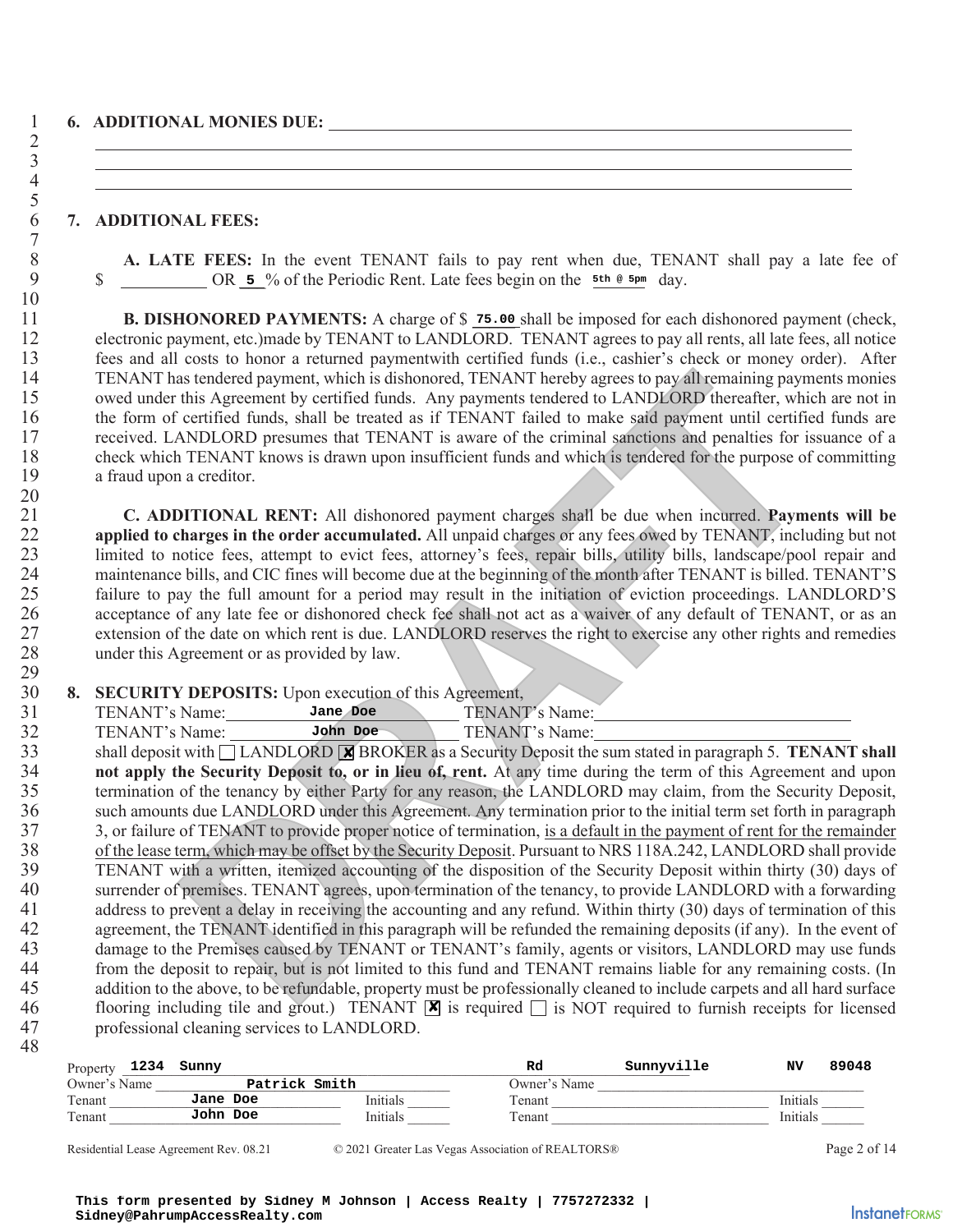- 1 **9. CONDITION OF PREMISES:** TENANT agrees that TENANT has examined the Premises, including the grounds 2 and all buildings and improvements, and that they are, at the time of this Lease Agreement, in good order, good repair, safe, clean, and habitable condition. repair, safe, clean, and habitable condition.
- $\frac{4}{5}$ 5 **10. TRUST ACCOUNTS:** BROKER shall retain all interest earned, if any, on Security Deposits to offset administration and bookkeeping fees. and bookkeeping fees.
- $\begin{array}{c} 7 \\ 8 \end{array}$ 8 **11. EVICTION COSTS:** TENANT shall be charged an administrative fee of \$\_\_\_\_\_\_\_\_\_\_\_\_\_\_\_ per eviction attempt to offset the costs of eviction notices and proceedings. TENANT shall be charged for service of legal notices a 9 the costs of eviction notices and proceedings. TENANT shall be charged for service of legal notices and all related fees according to actual costs incurred. fees according to actual costs incurred. 11
- 12 **12. CARDS AND KEYS:** Upon commencement of the Agreement, TENANT shall receive the following:<br>13 **1** Garage Transmitter/Fob(s)  $N/A$  Pool Key(s)
- 2 Door key(s)  $\qquad \qquad$  1 Garage Transmitter/Fob(s)  $N/A$  Pool Key(s) 14  $\mathbf{N/A}$  Mailbox key(s)  $\mathbf{N/A}$  Gate Card/Fob(s)  $\qquad \qquad$  Other(s) 13  $\frac{2}{N/A}$  Door key(s)  $\frac{1}{N/A}$  Garage Transmitter/Fob(s)  $\frac{N/A}{N/A}$  Pool Key(s)  $\frac{N}{N/A}$  Laundry Room key(s)  $\frac{N}{A}$  Gate Transmitter/Fob(s)  $\frac{N}{A}$  Other(s) **N/A** Gate Card/Fob(s)
	-
- 16 TENANT shall make a key deposit (if any) in the amount set forth in paragraph 2 upon execution of this Agreement. 17 The key deposit shall be refunded within 30 days of TENANT's return of all cards and/or keys to LANDLORD or<br>18 LANDLORD's BROKER/DESIGNATED PROPERTY MANAGER. LANDLORD's BROKER/DESIGNATED PROPERTY MANAGER.
- $\frac{19}{20}$ 20 **13. CONVEYANCES AND USES:** TENANT shall not assign, sublet or transfer TENANT'S interest, nor any part 21 thereof, without prior written consent of LANDLORD. The Premises shall be used and occupied by TENANT<br>22 exclusively as a private single-family residence. Neither the Premises nor any part of the Premises or vard shall 22 exclusively as a private single-family residence. Neither the Premises nor any part of the Premises or yard shall<br>23 be used at any time during the term of this Lease for any purpose of carrying on any business, profess be used at any time during the term of this Lease for any purpose of carrying on any business, profession, or trade 24 of any kind, or for any purpose other than as a private single-family residence. TENANT shall comply with all<br>25 the health and sanitary laws, ordinances, rules and orders of appropriate governmental authorities and 25 the health and sanitary laws, ordinances, rules and orders of appropriate governmental authorities and 26 Homeowner's Associations, if any, with respect to the Premises. TENANT understands and acknowledges that 27 they are not permitted to access the attic, crawl space, roof or under the home or any other area of the property 28 that is not considered living space. TENANT shall not commit waste, cause excessive noise, create a nuisance 29 or disturb others. **EXAMPLE 11** and the product recoverance of the Transmitter Folds)<br> **DRAFT** And Cate Card/Folds) *NAL* Gate Card/Folds) **DRAFT** is the control of the and the state card/Folds) *DRAFT* and the mount set form in paragrap **SI. EVICTION COSTS:** FINANT shall be elarged an administrative for 6. 200.00<br> **EXAME Shall Schemes and procedures**. TENANT shall be charged for service<br> **20. CARISS AND KEVS**: Upon commencement of the Agreement TFNANT sh
- 14. OCCUPANTS: Occupants of the Premises shall be limited to <u>2</u> persons and shall be used solely for housing<br>32 accommodations and for no other purpose. TENANT represents that the following person(s) will live in the Prem 32 accommodations and for no other purpose. TENANT represents that the following person(s) will live in the Premises: John Doe, Jane Doe - (No other occupants are to reside in residence without prior management<br>33 34 **\_\_\_\_\_\_\_\_\_\_\_\_\_\_\_\_\_\_\_\_\_\_\_\_\_\_\_\_\_\_\_\_\_\_\_\_\_\_\_\_\_\_\_\_\_\_\_\_\_\_\_\_\_\_\_\_\_\_\_\_\_\_\_\_\_\_\_\_\_\_\_\_\_\_\_\_\_\_\_\_\_\_\_\_\_\_\_\_\_\_\_\_\_ 2 approval)**
- 36 **15. GUESTS:** The TENANT agrees in no event shall any guest remain on the Premises for more than 15 days. 37
- 38 **16. UTILITIES:** TENANT shall immediately connect all utilities and services of Premises upon commencement of 39 lease. TENANT is to pay, when due, all utilities and other charges in connection with TENANT's individual rented 40 Premises. Responsibility is described as (T) for TENANT and (O) for Owner: Premises. Responsibility is described as (T) for TENANT and (O) for Owner:
- 41 Electricity  $\frac{\tau}{N/A}$  Trash  $\frac{\tau}{S}$  Trash Can Rental:  $\frac{N/A}{T}$  42 Gas 42 Gas \_\_\_\_\_ Sewer \_\_\_\_\_ Cable \_\_\_\_\_ Other \_\_\_\_\_\_\_\_\_\_\_\_\_\_\_\_\_ 41 Electricity **T**<br>
42 Gas  $\frac{N/A}{N}$  Sewer **T** Cable **T** Other **D**<br>
43 Water **T** Septic  $\frac{N/A}{N}$  Association Fees **O** Other 44 45 46 a. TENANT is responsible to connect the following utilities in TENANT'S name: Electricity **T N/A T**  $\text{Trash}$ **T** Sewer **T** Phone **T**
- 47 **Electric, Water/Sewer, Cable, Phone, Internet, (propane = if applies)**

| Property<br>1234 | Sunny         |          | Rd           | Sunnvville | NV       | 89048 |
|------------------|---------------|----------|--------------|------------|----------|-------|
| Owner's Name     | Patrick Smith |          | Owner's Name |            |          |       |
| Tenant           | Jane Doe      | Initials | Tenant       |            | Initials |       |
| Tenant           | John Doe      | Initials | Tenant       |            | Initials |       |
|                  |               |          |              |            |          |       |

30

35

Residential Lease Agreement Rev. 08.21 © 2021 Greater Las Vegas Association of REALTORS® Page 3 of 14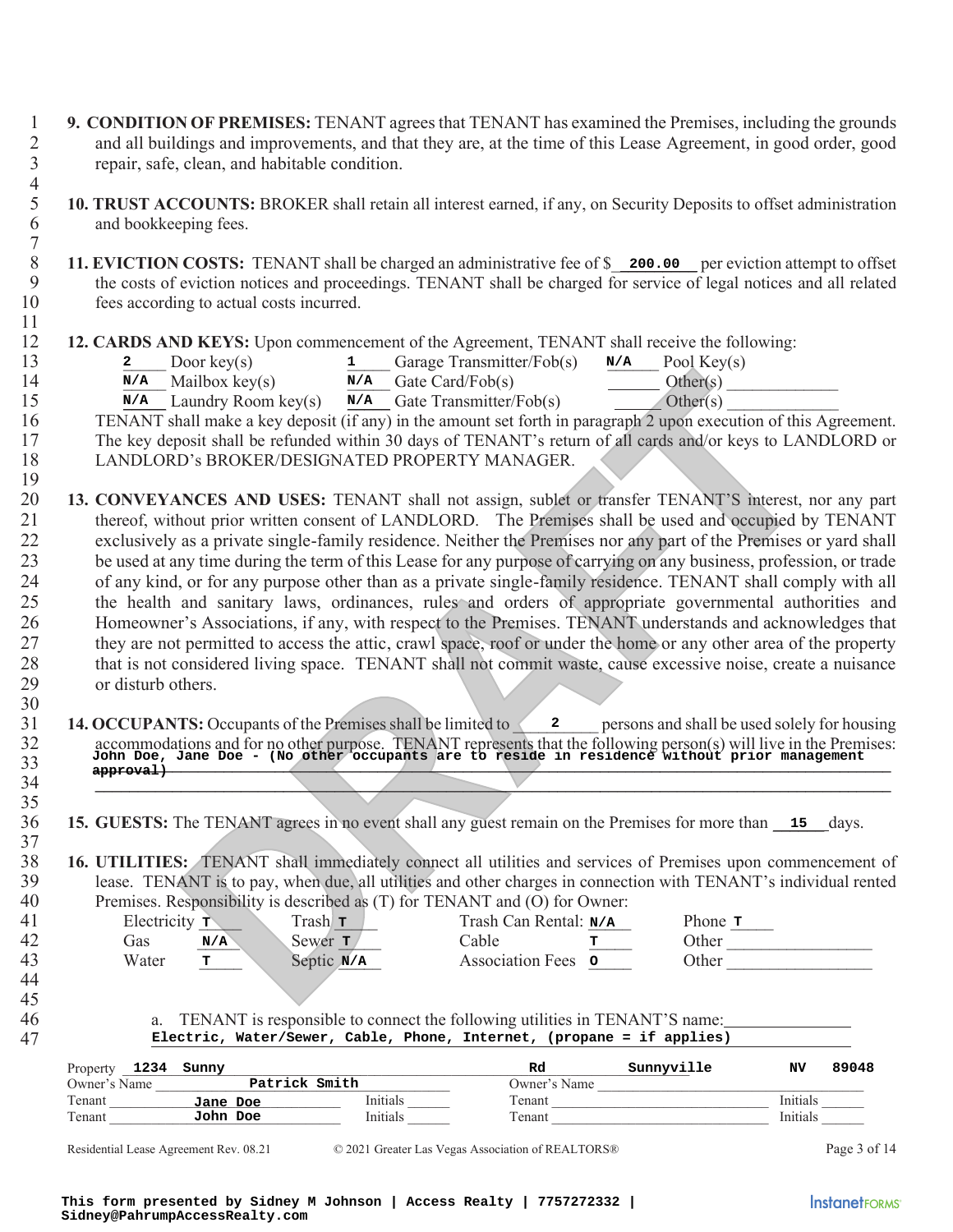43

1 b. LANDLORD will maintain the connection of the following utilities in LANDLORD's name and bill<br>2 TENANT for connection fees and use accordingly for the entire term of the lease: Association dues TENANT for connection fees and use accordingly for the entire term of the lease: Association dues

5 c. No additional phone or cable lines or outlets or satellite dishes shall be obtained for the Premises without 6 the LANDLORD's written consent. In the event of LANDLORD's consent, TENANT shall be responsible<br>6 for all costs associated with the additional lines, outlets or dishes. TENANT shall also remove any satellite 7 for all costs associated with the additional lines, outlets or dishes. TENANT shall also remove any satellite dishes and restore the Premises to its original condition at the termination of this Agreement.

d. If an alarm system exists on the Premises, TENANT may obtain the services of an alarm services 11 company and shall pay all costs associated therewith.

13 e. TENANT shall not default on any obligation to a utility provider for utility services at the Premises. 14 TENANT must show all utilities giving service to said Premises have a zero balance upon move out.

# 16 f. Other: Tenats are to maintain utilities at a \$0 balance during tenancy. If utilities

- 17. PEST NOTICE: TENANT understands that various pest, rodent and insect species (collectively, "pests") exist in 20 Southern Nevada. Pests may include, but are not limited to, scorpions (approximately 23 species, including bark<br>21 seconding back widow and brown recluse), bees, snakes, ants, termites, rats, mice and pigeons. 21 scorpions), spiders (including black widow and brown recluse), bees, snakes, ants, termites, rats, mice and pigeons.<br>22 The existence of pests may vary by season and location. Within thirty (30) days of occupancy, if th 22 The existence of pests may vary by season and location. Within thirty (30) days of occupancy, if the Premises has<br>23 nests. LANDLORD, at TENANT's written request, will arrange for and pay for the initial pest control se 23 pests, LANDLORD, at TENANT's written request, will arrange for and pay for the initial pest control service.<br>24 TENANT agrees to pay for the monthly pest control service fees. For more information on pests and pest cont 24 TENANT agrees to pay for the monthly pest control service fees. For more information on pests and pest control<br>25 providers, TENANT should contact the State of Nevada Division of Agriculture. 25 providers, TENANT should contact the State of Nevada Division of Agriculture.
- 27 **18. PETS:** No pet shall be on or about the Premises at any time without written permission of LANDLORD. In the event TENANT wishes to have a net. TENANT will complete an Application for Pet Approval. Should written event TENANT wishes to have a pet, TENANT will complete an Application for Pet Approval. Should written
- 29 permission be granted for occupancy of the designated pet, an additional  $\Xi$  pet deposit or pet cleaning fee  $\Box$  in the 30 amount of
- 31 \$ 200.00 will be required and paid by TENANT in advance subject to deposit terms and conditions 32 aforementioned. In the event written permission shall be granted, TENANT shall be required to procure and provide<br>33 to LANDLORD written evidence that TENANT has obtained such insurance as may be available against prope 33 to LANDLORD written evidence that TENANT has obtained such insurance as may be available against property<br>34 damage to the Premises and liability to third party injury. Said policy shall name LANDLORD and LANDLORD'S 34 damage to the Premises and liability to third party injury. Said policy shall name LANDLORD and LANDLORD'S<br>35 AGENT as additional insureds. A copy of said policy shall be provided to LANDLORD or LANDLORD's AGENT as additional insureds. A copy of said policy shall be provided to LANDLORD or LANDLORD's 36 BROKER/DESIGNATED PROPERTY MANAGER prior to any pets being allowed within the Premises. If 37 TENANT obtains a pet without written permission of LANDLORD, such will be an event of default under paragraph 38 21. TENANT further agrees to pay an immediate fine of \$\_\_\_\_\_\_\_\_\_\_\_\_\_\_ for such unauthorized pet. LANDLORD 39 reserves the right to accept or deny this pet, but ONLY AFTER THE AFOREMENTIONED FINE IS PAID. Once 40 Tenant pays the fine, TENANT may complete an Application for Pet Approval, which will be treated as if no breach 41 had occurred. TENANT agrees to indemnify LANDLORD for any and all liability, loss and damages, which 42 LANDLORD may suffer as a result of any animal in the Premises, whether or not written permission was granted. NANT must show all utilities giving service to said Premises have a zero bialance upon move<br>
Other: Tenats are to maintain utilities at a 30 balance during tenancy. If utilitare<br>
the for the rating tenancy for non-pay this The ANT for connection fear and use accordingly for the active term of the lanear <u>someticity due</u><br>  $\frac{1}{2}$ . Note also the connection of the control of the state of the control of the control of the control of the state
- 44 **19. RESTRICTIONS:** TENANT shall not keep or permit to be kept in, on, or about the Premises: waterbeds, boats, 45 campers, trailers, mobile homes, recreational or commercial vehicles or any non-operative vehicles except as follows: No unregistered vehicles, no more than 3 registered vehicles. Tenants are to get permission<br>
prior to any regrestional vehicles being parked on premises  $47$  prior to any recreational vehicles being parked on premises.<br>47

| 1234<br>Property | Sunny         |          | Rd           | Sunnyville | NV       | 89048 |
|------------------|---------------|----------|--------------|------------|----------|-------|
| Owner's Name     | Patrick Smith |          | Owner's Name |            |          |       |
| Tenant           | Jane Doe      | Initials | Tenant       |            | Initials |       |
| Tenant           | John Doe      | Initials | Tenant       |            | Initials |       |
|                  |               |          |              |            |          |       |

Residential Lease Agreement Rev. 08.21 © 2021 Greater Las Vegas Association of REALTORS® Page 4 of 14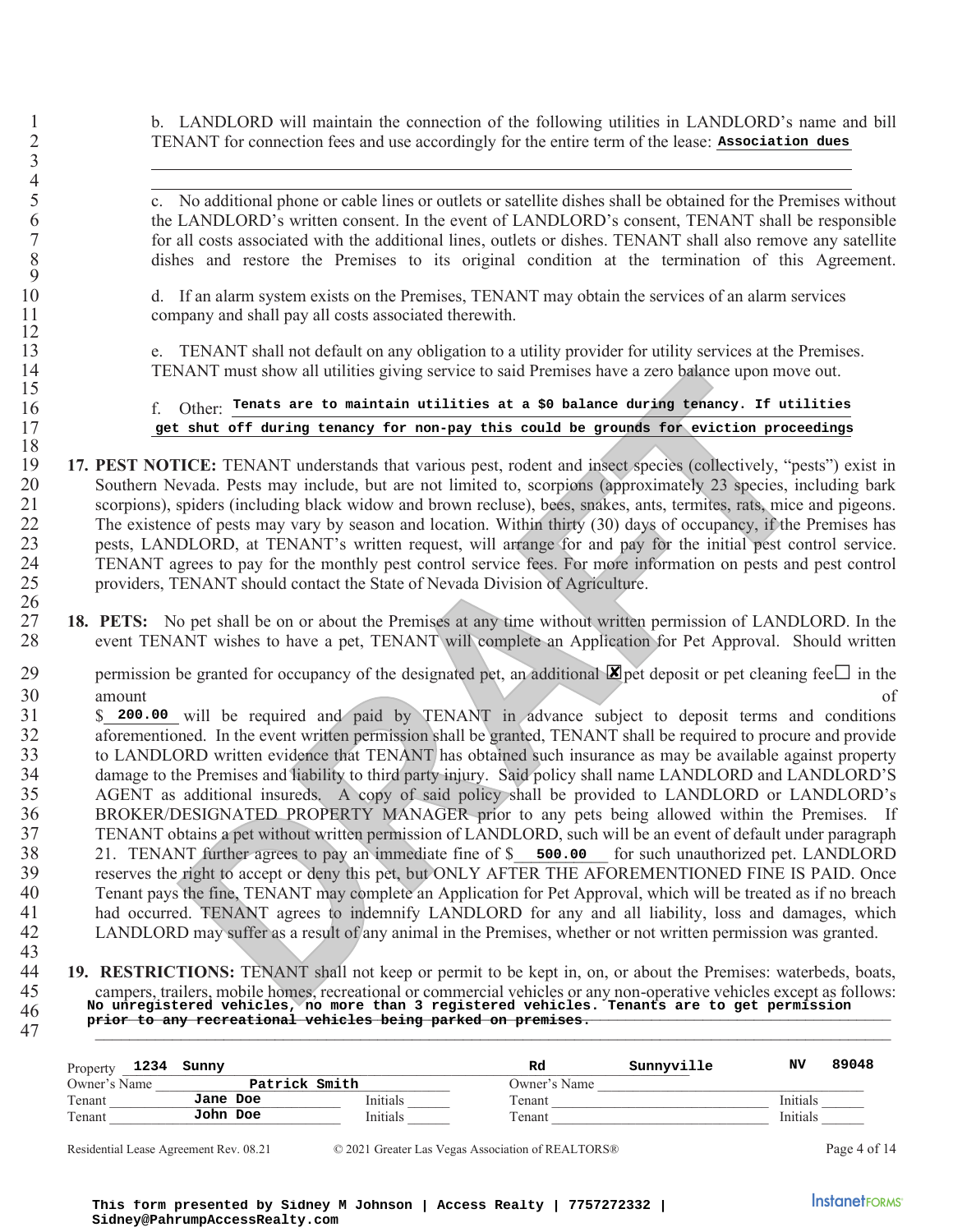### 1 **TENANT shall not conduct nor permit any work on vehicles on the Premises without the express written**  2 **consent of the LANDLORD.**

- $\frac{3}{4}$ **20. ALTERATIONS:** TENANT shall make no alterations to the Premises without LANDLORD's written consent.<br>5 Unless otherwise agreed in writing between TENANT and LANDLORD, all alterations or improvements to the Unless otherwise agreed in writing between TENANT and LANDLORD, all alterations or improvements to the 6 Premises become the property of LANDLORD, shall remain upon the Premises, and shall constitute a fixture permanently affixed to the Premises. Unless otherwise agreed in writing between TENANT and LANDLORD, 7 permanently affixed to the Premises. Unless otherwise agreed in writing between TENANT and LANDLORD,<br>8 TENANT shall be responsible for restoring the Premises to its original condition and removing any alterations or 8 TENANT shall be responsible for restoring the Premises to its original condition and removing any alterations or<br>9 improvements if requested by LANDLORD or LANDLORD's BROKER/DESIGNATED PROPERTY MANAGER. improvements if requested by LANDLORD or LANDLORD's BROKER/DESIGNATED PROPERTY MANAGER.
- $\begin{array}{c} 10 \\ 11 \end{array}$ 11 **21. DEFAULT:** Failure by TENANT to pay rent, perform any obligation under this Agreement, or comply with any Association Governing Documents (if any), or TENANT's engagement in activity prohibited by this Agreement, or 12 Association Governing Documents (if any), or TENANT's engagement in activity prohibited by this Agreement, or 13 TENANT's failure to comply with any and all applicable laws, shall be considered a default hereunder. Upon default, 14 LANDLORD may, at its option, terminate this tenancy upon giving proper notice. Upon default, LANDLORD shall<br>15 issue a proper itemized statement to TENANT noting the amount owed by TENANT, including any and all fees rel issue a proper itemized statement to TENANT noting the amount owed by TENANT, including any and all fees related 16 to eviction and reletting of the subject property. LANDLORD may pursue any and all legal and equitable remedies available. available. 18
- 19 a. FORFEITURE OF SECURITY DEPOSIT DEFAULT. It is understood and agreed that TENANT shall not attempt to apply or deduct any portion of any Security Deposit from the last or any month's rent or use or apply 20 attempt to apply or deduct any portion of any Security Deposit from the last or any month's rent or use or apply<br>21 any such Security Deposit at any time in lieu of payment of rent. If TENANT fails to comply, such Secur any such Security Deposit at any time in lieu of payment of rent. If TENANT fails to comply, such Security 22 Deposit shall be forfeited and LANDLORD may recover the rent due as if any such deposit had not been applied<br>23 cordeducted from the rent due. For the purpose of this paragraph, it shall be conclusively presumed that a 23 or deducted from the rent due. For the purpose of this paragraph, it shall be conclusively presumed that a TENANT<br>24 leaving the premises while owing rent is making an attempted deduction of deposits. Furthermore, any d 24 leaving the premises while owing rent is making an attempted deduction of deposits. Furthermore, any deposit <br>25 shall be held as a guarantee that TENANT shall perform the obligations of the Lease and shall be forfeited 25 shall be held as a guarantee that TENANT shall perform the obligations of the Lease and shall be forfeited by the 26 TENANT should TENANT breach any of the terms and conditions of this Lease. In the event of default, by<br>27 TENANT, of any obligation in this Lease which is not cured by TENANT within five (5) days' notice from 27 TENANT, of any obligation in this Lease which is not cured by TENANT within five (5) days' notice from 28 LANDLORD, then in addition to forfeiture of the Security Deposit, LANDLORD may pursue any other remedy 29 available by law, equity or otherwise.<br>30 b. TENANT PERSONAL INFORMAT ID may, at its option, terminate this tenancy upon giving proper notice. Upon default, LAND<br>
In erit eimized statement to TENANT noting the amount owed by TENANT, including any and all<br>
and relating of the subject property
- 30 b. TENANT PERSONAL INFORMATION UPON DEFAULT. TENANT understands and acknowledges that if TENANT defaults on Lease Agreement, LANDLORD may engage the services of an Attorney or a Collection 31 TENANT defaults on Lease Agreement, LANDLORD may engage the services of an Attorney or a Collection<br>32 Agency. TENANT understands and acknowledges that LANDLORD/Owner may give an Attorney or a Collection 32 Agency. TENANT understands and acknowledges that LANDLORD/Owner may give an Attorney or a Collection<br>33 Agency. TENANT's personal information, including but not limited to, TENANT's social security number or any Agency, TENANT's personal information, including but not limited to, TENANT's social security number or any 34 other information to aid in collection efforts and holds LANDLORD, Broker, and Owner harmless from any liability in relation to the release of any personal information to these entities. liability in relation to the release of any personal information to these entities.
- $\frac{36}{37}$ **22. ENFORCEMENT:** Any failure by LANDLORD to enforce the terms of this Agreement shall not constitute a waiver of said terms by LANDLORD. Acceptance of rent due by LANDLORD after any default shall not be construed to 38 of said terms by LANDLORD. Acceptance of rent due by LANDLORD after any default shall not be construed to<br>39 waive any right of LANDLORD or affect any notice of termination or eviction waive any right of LANDLORD or affect any notice of termination or eviction. 40
- 41 a. ABANDONMENT. LANDLORD is entitled to presume per NRS 118A.450 that TENANT has abandoned the Premises if the TENANT is absent from the premises for a period of time equal to one-half the time for periodic 42 Premises if the TENANT is absent from the premises for a period of time equal to one-half the time for periodic<br>43 extends unless the rent is current or the TENANT has notified the landlord in writing of an intended 43 rental payments, unless the rent is current or the TENANT has notified the landlord in writing of an intended 44 absence.
- 46 b. If at any time during the term of this Lease, TENANT abandons the Premises, LANDLORD shall have the 47 following rights: LANDLORD may, at LANDLORD's option, enter the Premises by any means without liability 48 to TENANT for damages and may relet the Premises, for the whole or any part of the then unexpired term, and

| 1234<br>Property | Sunny         |          | Rd           | Sunnyville | NV       | 89048 |
|------------------|---------------|----------|--------------|------------|----------|-------|
| Owner's Name     | Patrick Smith |          | Owner's Name |            |          |       |
| Tenant           | Jane Doe      | Initials | Tenant       |            | Initials |       |
| Tenant           | John Doe      | Initials | Tenant       |            | Initials |       |
|                  |               |          |              |            |          |       |

45

Residential Lease Agreement Rev. 08.21 © 2021 Greater Las Vegas Association of REALTORS® Page 5 of 14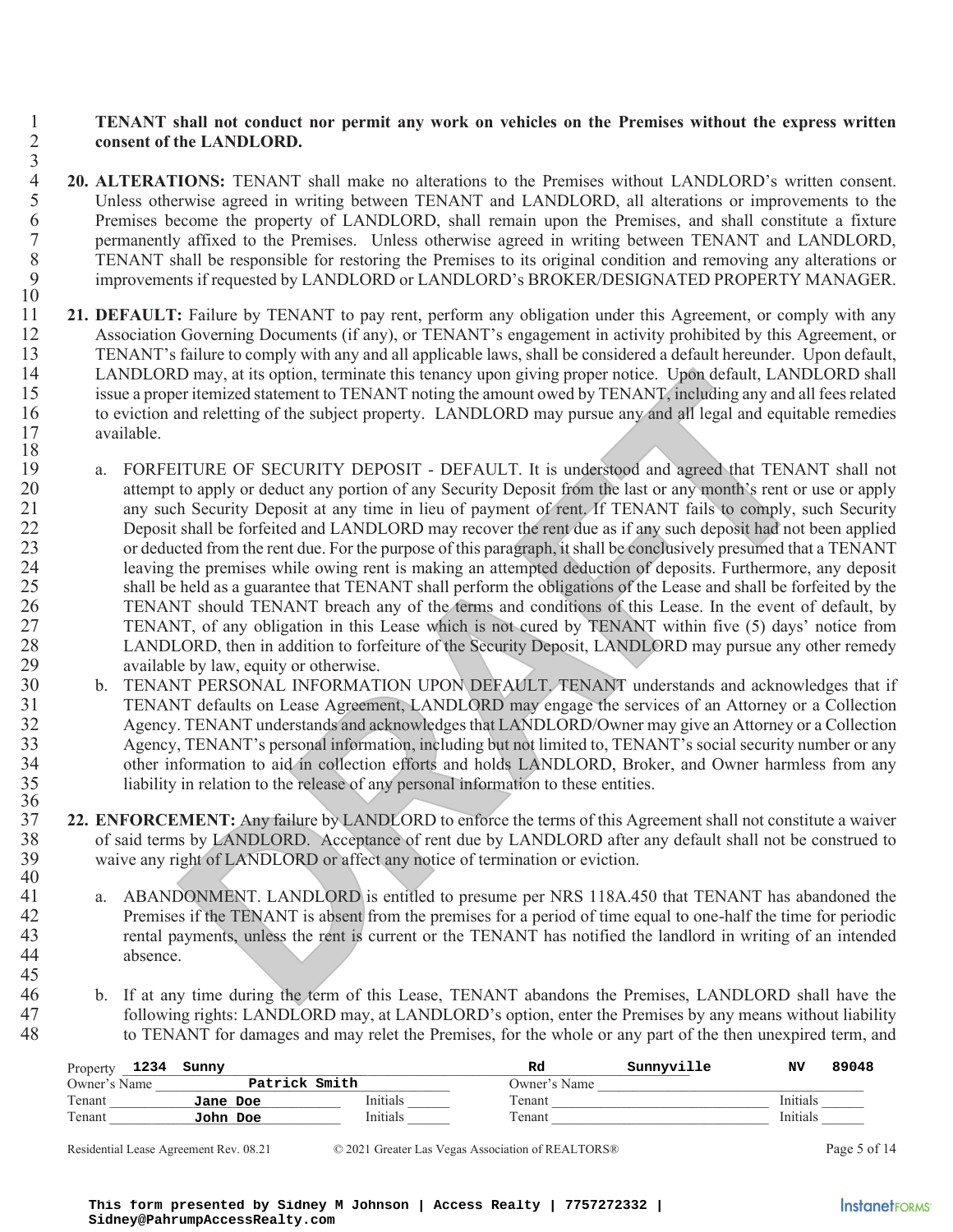1 may receive and collect all rent payable by virtue of such reletting. At LANDLORD's option, LANDLORD may<br>2 hold TENANT liable for any difference between the rent that would have been payable under this Lease during 2 hold TENANT liable for any difference between the rent that would have been payable under this Lease during<br>3 the balance of the unexpired term, if this Lease had continued in force, and the net rent for such period real 3 the balance of the unexpired term, if this Lease had continued in force, and the net rent for such period realized<br>4 by LANDLORD by means of such reletting. 4 by LANDLORD by means of such reletting.<br>5 LANDLORD also may dispose of any of T.

LANDLORD also may dispose of any of TENANTs abandoned personal property, pursuant to Nevada law as 6 LANDLORD deems appropriate, without liability to TENANT.

 $7 \over 8$ 23. NOTICE OF INTENT TO VACATE: TENANT shall provide notice of TENANT's intention to vacate the<br>Premises. Such notice shall be in writing and shall be provided to LANDLORD prior to the first day of the last Premises. **Such notice shall be in writing and shall be provided to LANDLORD prior to the first day of the last**  $10$  month of the lease term set forth in Section 3 of this Agreement. In no event shall notice be less than 10 **month of the lease term set forth in Section 3 of this Agreement. In no event shall notice be less than 30 days properties properties properties properties properties properties properties properties prior to the expiration of the term of this Agreement**. In the event TENANT fails to provide such notice, TENANT 12 shall be deemed to be holding-over on a month-to-month basis until 30 days after such notice. During a holdover not 13 authorized by LANDLORD, rent shall increase by TBD  $\%$ .

- $\frac{14}{15}$ 24. **TERMINATION:** Upon termination of the tenancy, TENANT shall surrender and vacate the Premises and shall 16 remove any and all of TENANT'S property. TENANT shall return keys, personal property and Premises to the LANDLORD in good, clean and sanitary condition, normal wear excepted. LANDLORD in good, clean and sanitary condition, normal wear excepted.
- 18 19 **25. EMERGENCIES:** The name, address and phone number of the party who will handle maintenance or essential 20 services emergencies on behalf of the LANDLORD is as follows: Access Realty Emergency line<br>21 000-000-0000 - Only to be called during non business hours when office is closed 21
- 22 for EMERGENCIES ONLY!
- $\frac{23}{24}$ 26. MAINTENANCE: TENANT shall keep the Premises in a clean and good condition. TENANT shall immediately<br>25 report to the LANDLORD any defect or problem on the Premises. TENANT agrees to notify LANDLORD of any 25 report to the LANDLORD any defect or problem on the Premises. TENANT agrees to notify LANDLORD of any<br>26 water leakage and/or damage within 24 hours of the occurrence. TENANT understands that TENANT may be held 26 water leakage and/or damage within 24 hours of the occurrence. TENANT understands that TENANT may be held<br>27 esponsible for any water and/or mold damage, including the costs of remediation of such damage. TENANT shall b 27 responsible for any water and/or mold damage, including the costs of remediation of such damage. TENANT shall be<br>28 responsible for all 28 responsible for all<br>29 **X** MINOR repair
- 29 **MINOR** repairs necessary to the Premises up to and including the cost of  $\frac{\sqrt{2}}{2}$  100.00<br>30 **Home Warranty Deductible(s)**
- 30 **Home Warranty Deductible(s)**<br>31 **Home Conduction** 
	- 31 **Maintenance Copay(s)**

32 TENANT agrees to pay for all repairs, replacements and maintenance required by TENANT's misconduct or<br>33 negligence or that of TENANT's family, pets, licensees and guests, including but not limited to any damage done by 33 negligence or that of TENANT's family, pets, licensees and guests, including but not limited to any damage done by<br>34 wind or rain caused by leaving windows open and/or by overflow of water, or stoppage of waste pipes, 34 wind or rain caused by leaving windows open and/or by overflow of water, or stoppage of waste pipes, or any other<br>35 damage to appliances, carpeting or the Premises in general. At LANDLORD's option, such charges shall b damage to appliances, carpeting or the Premises in general. At LANDLORD's option, such charges shall be paid 36 immediately or be regarded as additional rent to be paid no later than the next monthly payment date following such repairs. TENANT acknowledges any minor repairs made to the Property must be done by an active, licensed repairs. TENANT acknowledges any minor repairs made to the Property must be done by an active, licensed and 38 insured Contractor. **TION:** Upon termination of the tenancy, TENANT shall surrender and vacate the Premis<br>
and all of TENANT's property. TENANT shall return keys, personal property and Premis<br>
D in good, clean and sanitary condition, normal w **SIMPACT AND CRUS** (and increase by <u>the called during condition and the called during the called during the called during the called during the state of the called during the called during the state and some during the ca</u>

40 a. TENANT shall change filters in the heating and air conditioning systems at least once every month, at <br>41 TENANT's own expense LANDLORD shall maintain the heating and air conditioning systems and provide for 41 TENANT's own expense. LANDLORD shall maintain the heating and air conditioning systems and provide for<br>42 TENANT maior repairs. However, any repairs to the heating or cooling system caused by dirty filters or due to TEN major repairs. However, any repairs to the heating or cooling system caused by dirty filters or due to TENANT 43 neglect will be the responsibility of TENANT.

- 45 b. TENANT shall replace all broken glass, regardless of cause of damage, at TENANT's expense.
- 46

44

39

Property 1234 Sunny **1234 Sunny 1234 Sunny 12** Owner's Name **Patrick Smith** Dwner's Name **Department Communist Communist Communist Communist Communist Communist Communist Communist Communist Communist Communist Communist Communist Communist Communist Communist Communis** Tenant **Jane Doe Example 1 and State of Limitials Limitials Limitials Limitials Limitials Limitials Limitials Limitials Limitials Limitials Limitials Limitials Limitials Limitials Limitials Limitials Limitials Limitials** Tenant **John Doe Initials Tenant Initials in the Unit of School School of Tenant Initials in the Unit of School School School School School School School School School School School School School School School School Sch Rd Sunnyville NV 89048 Jane Doe John Doe**

Residential Lease Agreement Rev. 08.21 © 2021 Greater Las Vegas Association of REALTORS® Page 6 of 14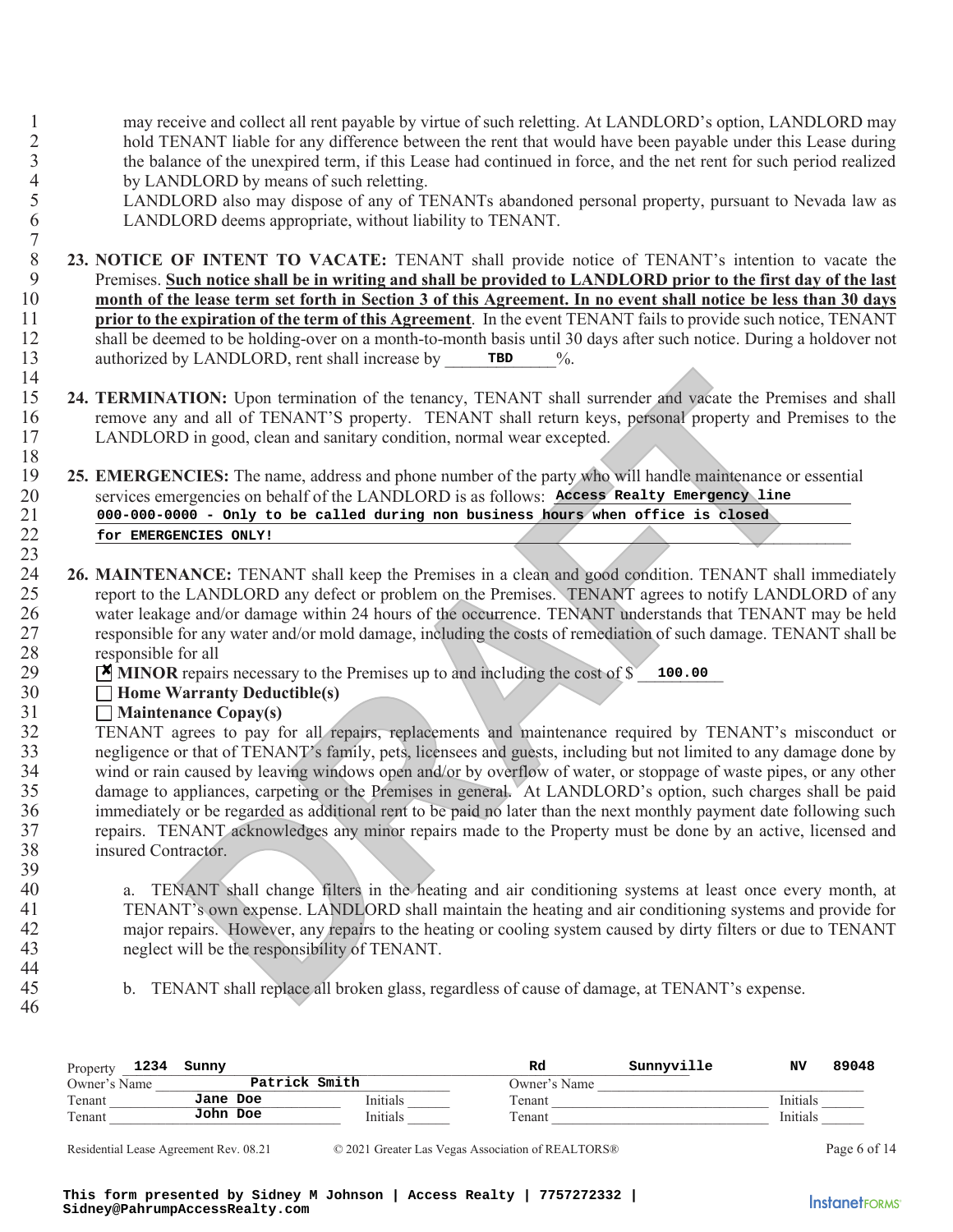1 c. LANDLORD shall be responsible for all systems including heating, cooling, electrical, plumbing and sewer<br>2 lines LANDLORD shall be responsible for all major heating cooling electrical, plumbing and sewer problems 2 lines. LANDLORD shall be responsible for all major heating, cooling electrical, plumbing and sewer problems that are not caused by TENANT. that are not caused by TENANT.

d. There  $\bf{is}$  **is**  $\bf{OR}$   $\bf{X}$  is not a landscape contractor whose name and phone number are as follows:  $6$   $\hspace{1cm}$  Tenants will be responsible for keeping yard free of weeds/debris, picking up after animals

8 In the case of landscaping being maintained by a contractor, TENANT agrees to cooperate with the landscape 9 contractor in a satisfactory manner. LANDLORD-provided landscaping is not to be construed as a waiver of any responsibility of the TENANT to keep and maintain landscaping and/or shrubs, trees and sprinkler system any responsibility of the TENANT to keep and maintain landscaping and/or shrubs, trees and sprinkler system 11 in good condition.

In the event the landscaping is not being maintained by a contractor, TENANT shall maintain lawns, shrubs and trees. TENANT shall water all lawns, shrubs and trees, mow the lawns on a regular basis, trim the trees and fertilize lawns, shrubs and trees. If TENANT fails to maintain the landscaping in a satisfactory manner, LANDLORD may have the landscaping maintained by a landscaping contractor and charge TENANT with the actual cost. Said costs shall immediately become due.

19 e. There **is -OR-**  $\frac{\times}{\text{}}$  is not a pool contractor whose name and phone number are as follows: 20  $_{N/A}$ **N/A**

22 In the case of pool maintenance being maintained by a contractor, TENANT agrees to cooperate with the pool 23 maintenance contractor in a satisfactory manner. LANDLORD-provided pool maintenance is not to be construed 24 as a waiver of any responsibility of the TENANT to keep and maintain the pool in good condition.

26 In the event the pool is not being maintained by a contractor, TENANT agrees to maintain the pool, if any.<br>27 TENANT agrees to maintain the water level, sweep, clean and keep in good condition. If TENANT fails to TENANT agrees to maintain the water level, sweep, clean and keep in good condition. If TENANT fails to 28 maintain the pool in a satisfactory manner, LANDLORD may have the pool maintained by a licensed pool service 29 and charge TENANT with the actual cost. Said costs shall become additional due in the month following the charges accruing. charges accruing. **ENANT** shall water all lawns, shrubs and trees, mow the lawns on a regular basis, trim the transmistable water all lawns, shrubs and trees, mow the lawns on a regular basis, trim the transmistable to lawns a hrease if TEN d. There <u>is -OR-<br> **Show** Trenants will be responsited by exergence in a satisfactory many responsibility of the TEN, in good condition.</u><br>
In the event the landscaping bein contractor in a satisfactory many responsibility

32 f. Smoking will or **X** will not be permitted in or about the Premises, this shall include any attached or 33 detached garage(s), shed(s) or similar. TENANT will be charged any costs incurred for the abatement of any damages by unauthorized smoking in the Premises. damages by unauthorized smoking in the Premises.

- **27. SMOKE DETECTOR AGREEMENT** LANDLORD and TENANT agree that the premises are equipped with smoke detection device(s). TENANT shall agree as follows: smoke detection device(s). TENANT shall agree as follows:
- 38 a. It is agreed that TENANT will test the smoke detector(s) within twenty four (24) hours after occupancy and inform LANDLORD or his/her Agent immediately if detector(s) is/are not working properly. 39 inform LANDLORD or his/her Agent immediately if detector(s) is/are not working properly.<br>40 b. It is agreed that TENANT will be responsible for testing smoke detector(s) weekly by pushing
- 40 b. It is agreed that TENANT will be responsible for testing smoke detector(s) weekly by pushing the "push to test"<br>41 button on the detector for about five (5) seconds. To be operating properly, the alarm will sound whe button on the detector for about five (5) seconds. To be operating properly, the alarm will sound when the 42 button is pushed.
- 43 c. TENANT understands that said smoke detector(s) is/are a battery operated unit and it shall be TENANT'S responsibility to ensure that the battery is in operating condition at all times. If after replacing battery, any responsibility to ensure that the battery is in operating condition at all times. If after replacing battery, any 45 smoke detector(s) will not operate or has no sound, TENANT must inform LANDLORD or his/her Agent 46 immediately in writing.
- 47 d. LANDLORD and his/her Agent recommend that TENANT provide and maintain a fire extinguisher on the 48 premises.

| 1234<br>Property | Sunny         |          | Rd           | Sunnyville | <b>NV</b> | 89048 |
|------------------|---------------|----------|--------------|------------|-----------|-------|
| Owner's Name     | Patrick Smith |          | Owner's Name |            |           |       |
| Tenant           | Jane Doe      | Initials | Tenant       |            | Initials  |       |
| Tenant           | John Doe      | Initials | Tenant       |            | Initials  |       |

 $\frac{4}{5}$ 

7

12

 $\frac{18}{19}$ 

21

25

31

35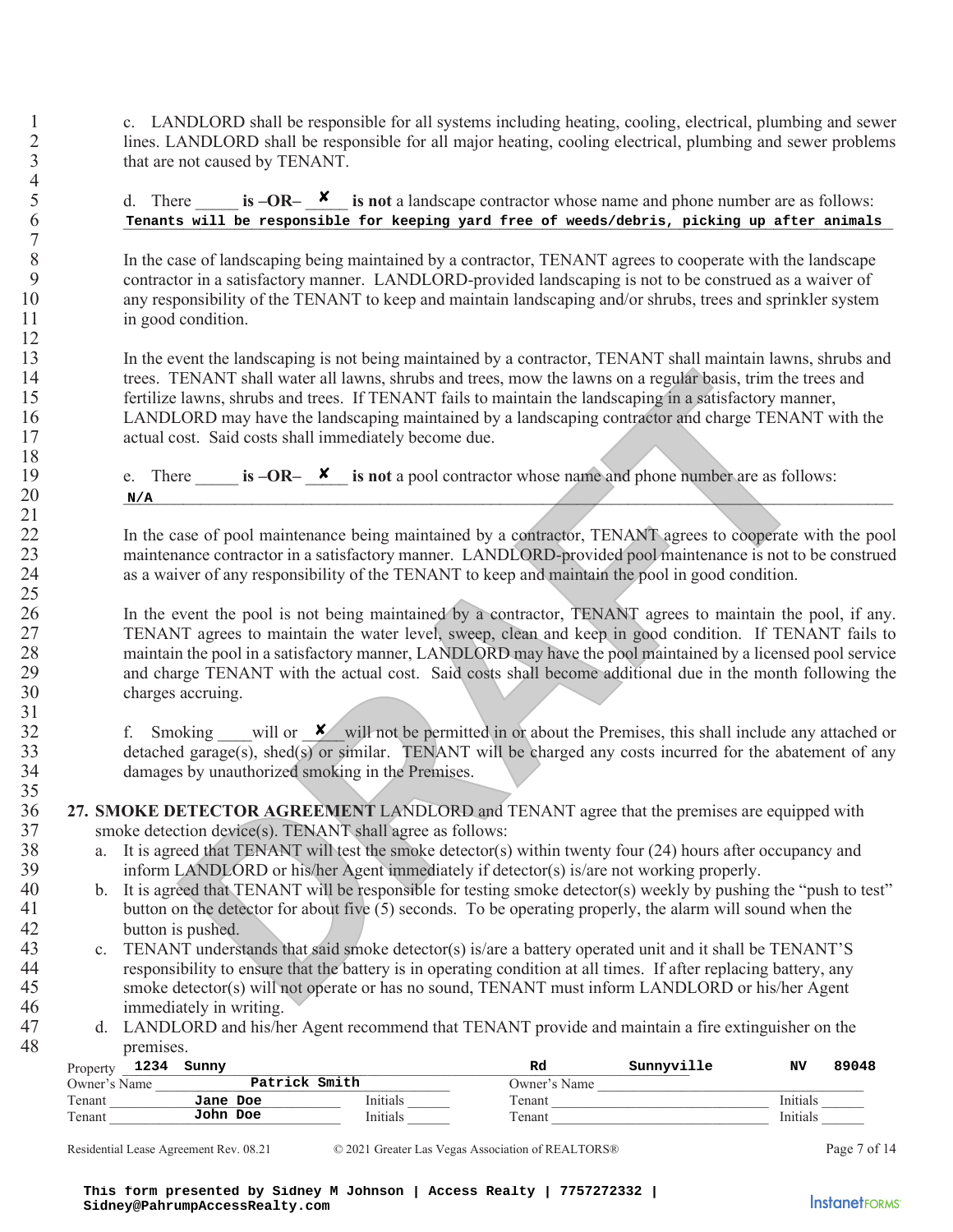- 1 e. The undersigned have read the above agreement and understand and agree to all provisions thereof and further acknowledge that they have received a conv of said agreement. 2 acknowledge that they have received a copy of said agreement.<br>3 f. TENANT shall not under any circumstances remove, disable or
	- 3 f. TENANT shall not under any circumstances remove, disable or tamper with any smoke detection device(s).

5 **28. ACCESS:** TENANT agrees to grant LANDLORD the right to enter the Premises at all reasonable times and for all 6 reasonable purposes including showing to prospective lessees, buyers, appraisers, insurance agents, periodic 7 maintenance reviews and business therein as requested by LANDLORD. If TENANT fails to keep scheduled<br>8 appointments with vendors to make necessary/required repairs, TENANT shall pay for any additional charges incurred 8 appointments with vendors to make necessary/required repairs, TENANT shall pay for any additional charges incurred<br>9 which will then become due in the month following the charge's occurrence. TENANT shall not deny LANDLO 9 which will then become due in the month following the charge's occurrence. TENANT shall not deny LANDLORD<br>10 his/her rights of reasonable entry to the Premises. LANDLORD shall have the right to enter in case of emergency 10 his/her rights of reasonable entry to the Premises. LANDLORD shall have the right to enter in case of emergency and other situations as specifically allowed by law. LANDLORD agrees to give TENANT twenty-four (24) hours 11 other situations as specifically allowed by law. LANDLORD agrees to give TENANT twenty-four (24) hours 12 notification for entry, except in case of emergency.

- 14 **a. DISPLAY OF SIGNS.** During the last thirty (30) days of this Lease Agreement, LANDLORD or LANDLORD's agent may display "For Sale" or "For Rent" or similar signs on or about the Premises and enter LANDLORD's agent may display "For Sale" or "For Rent" or similar signs on or about the Premises and enter 16 to show the Premises to prospective purchasers or tenants. TENANT also authorizes Broker to use an electronic<br>17 keybox to show the Premises during the last 30 days of lease. keybox to show the Premises during the last 30 days of lease.
- 18 19 **29. ASSOCIATIONS:** Should the Premises described herein be a part of a Common Interest Community (CIC), 20 Homeowners Association (HOA), Planned Unit Development (PUD), condominium development ("Association") or<br>21 such, TENANT hereby agrees to abide by the Governing Documents (INCLUDING, but not limited to, Declarations, such, TENANT hereby agrees to abide by the Governing Documents (INCLUDING, but not limited to, Declarations, 22 Bylaws, Articles, Rules and Regulations or Covenants Conditions and Restrictions) of such community and further 23 agrees to be responsible for any fines or penalties levied as a result of failure to do so by TENANT, TENANT's<br>24 family, licensees or guests. Noncompliance with the Governing Documents shall constitute a violation of t 24 family, licensees or guests. Noncompliance with the Governing Documents shall constitute a violation of this<br>25 Agreement. Unless billed directly to TENANT by the Association, such fines shall be considered due along wi 25 Agreement. Unless billed directly to TENANT by the Association, such fines shall be considered due along with the next monthly payment of rent. By initialing this paragraph. TENANT acknowledges receipt of a copy of the 26 next monthly payment of rent. By initialing this paragraph, TENANT acknowledges receipt of a copy of the applicable<br>27 Governing Documents. LANDLORD, at LANDLORD's expense, shall provide TENANT with any additions to suc 27 Governing Documents. LANDLORD, at LANDLORD's expense, shall provide TENANT with any additions to such<br>28 Governing Documents as they become available. LANDLORD may, at its option, with 30 days' notice to TENANT. 28 Governing Documents as they become available. LANDLORD may, at its option, with 30 days' notice to TENANT,<br>29 adopt additional reasonable rules and regulations governing use of the Premises and of the common areas (if a 29 adopt additional reasonable rules and regulations governing use of the Premises and of the common areas (if any).<br>30 Init. [11] Init. [11] Init. [11] Init. [11] Init. [11] Init. [11] Init. [11] Init. [11] Init. [11] Ini  $1 \text{init.}$   $\begin{bmatrix} \text{init.} \\ \text{init.} \end{bmatrix}$   $\begin{bmatrix} \text{init.} \\ \text{init.} \end{bmatrix}$ 31
- 32 **30. INVENTORY:** It is agreed that the following inventory is now on said Premises. (Check if present) 33<br>34

|                  | keybox to show the Premises during the last 30 days of lease.     |                                   |    | DISPLAY OF SIGNS. During the last thirty (30) days of this Lease Agreement, LANDLORD or<br>LANDLORD's agent may display "For Sale" or "For Rent" or similar signs on or about the Premises and enter<br>to show the Premises to prospective purchasers or tenants. TENANT also authorizes Broker to use an electronic                                                                                                                                                                                                                                                                                                                                                                                                                                                                                                                                                                                                                                                                                                                                                                                                                                                                                                                                                           |                      |
|------------------|-------------------------------------------------------------------|-----------------------------------|----|---------------------------------------------------------------------------------------------------------------------------------------------------------------------------------------------------------------------------------------------------------------------------------------------------------------------------------------------------------------------------------------------------------------------------------------------------------------------------------------------------------------------------------------------------------------------------------------------------------------------------------------------------------------------------------------------------------------------------------------------------------------------------------------------------------------------------------------------------------------------------------------------------------------------------------------------------------------------------------------------------------------------------------------------------------------------------------------------------------------------------------------------------------------------------------------------------------------------------------------------------------------------------------|----------------------|
|                  | $Init.$ $]Init.$ $]Init.$ $]Init.$ $]$ $]Init.$ $]$               |                                   |    | 29. ASSOCIATIONS: Should the Premises described herein be a part of a Common Interest Community (CIC),<br>Homeowners Association (HOA), Planned Unit Development (PUD), condominium development ("Association") or<br>such, TENANT hereby agrees to abide by the Governing Documents (INCLUDING, but not limited to, Declarations,<br>Bylaws, Articles, Rules and Regulations or Covenants Conditions and Restrictions) of such community and further<br>agrees to be responsible for any fines or penalties levied as a result of failure to do so by TENANT, TENANT's<br>family, licensees or guests. Noncompliance with the Governing Documents shall constitute a violation of this<br>Agreement. Unless billed directly to TENANT by the Association, such fines shall be considered due along with the<br>next monthly payment of rent. By initialing this paragraph, TENANT acknowledges receipt of a copy of the applicable<br>Governing Documents. LANDLORD, at LANDLORD's expense, shall provide TENANT with any additions to such<br>Governing Documents as they become available. LANDLORD may, at its option, with 30 days' notice to TENANT,<br>adopt additional reasonable rules and regulations governing use of the Premises and of the common areas (if any). |                      |
|                  |                                                                   |                                   |    | 30. INVENTORY: It is agreed that the following inventory is now on said Premises. (Check if present)                                                                                                                                                                                                                                                                                                                                                                                                                                                                                                                                                                                                                                                                                                                                                                                                                                                                                                                                                                                                                                                                                                                                                                            |                      |
|                  |                                                                   |                                   |    |                                                                                                                                                                                                                                                                                                                                                                                                                                                                                                                                                                                                                                                                                                                                                                                                                                                                                                                                                                                                                                                                                                                                                                                                                                                                                 |                      |
|                  | <b>x</b> Refrigerator                                             | <b>Intercom System</b>            |    | Spa Equipment                                                                                                                                                                                                                                                                                                                                                                                                                                                                                                                                                                                                                                                                                                                                                                                                                                                                                                                                                                                                                                                                                                                                                                                                                                                                   |                      |
|                  | <b>x</b> Stove                                                    | Alarm System                      |    | Auto Sprinklers                                                                                                                                                                                                                                                                                                                                                                                                                                                                                                                                                                                                                                                                                                                                                                                                                                                                                                                                                                                                                                                                                                                                                                                                                                                                 |                      |
|                  | <b>x</b> Microwave                                                | <b>Trash Compactor</b>            |    | X Auto Garage Openers                                                                                                                                                                                                                                                                                                                                                                                                                                                                                                                                                                                                                                                                                                                                                                                                                                                                                                                                                                                                                                                                                                                                                                                                                                                           |                      |
|                  | $\times$ Disposal                                                 | <b>x</b> Ceiling Fans             |    | <b>BBQ</b>                                                                                                                                                                                                                                                                                                                                                                                                                                                                                                                                                                                                                                                                                                                                                                                                                                                                                                                                                                                                                                                                                                                                                                                                                                                                      |                      |
|                  | <b>x</b> Dishwasher                                               | <b>x</b> Water Conditioner Equip. |    | Solar Screens                                                                                                                                                                                                                                                                                                                                                                                                                                                                                                                                                                                                                                                                                                                                                                                                                                                                                                                                                                                                                                                                                                                                                                                                                                                                   |                      |
|                  | Washer                                                            | Dryer                             |    | Pool Equipment                                                                                                                                                                                                                                                                                                                                                                                                                                                                                                                                                                                                                                                                                                                                                                                                                                                                                                                                                                                                                                                                                                                                                                                                                                                                  |                      |
|                  | Garage Opener                                                     | <b>Gate Remotes</b>               |    | $\boldsymbol{\mathsf{X}}$ Carpet                                                                                                                                                                                                                                                                                                                                                                                                                                                                                                                                                                                                                                                                                                                                                                                                                                                                                                                                                                                                                                                                                                                                                                                                                                                |                      |
|                  | Trash Can(s) (circle one) owner provided / trash service provided |                                   |    |                                                                                                                                                                                                                                                                                                                                                                                                                                                                                                                                                                                                                                                                                                                                                                                                                                                                                                                                                                                                                                                                                                                                                                                                                                                                                 |                      |
|                  | X Floor Coverings (specify type) vinyl plank flooring             |                                   |    |                                                                                                                                                                                                                                                                                                                                                                                                                                                                                                                                                                                                                                                                                                                                                                                                                                                                                                                                                                                                                                                                                                                                                                                                                                                                                 |                      |
|                  | X Window Coverings (specify type) Mini blinds                     |                                   |    |                                                                                                                                                                                                                                                                                                                                                                                                                                                                                                                                                                                                                                                                                                                                                                                                                                                                                                                                                                                                                                                                                                                                                                                                                                                                                 |                      |
|                  |                                                                   | x                                 |    |                                                                                                                                                                                                                                                                                                                                                                                                                                                                                                                                                                                                                                                                                                                                                                                                                                                                                                                                                                                                                                                                                                                                                                                                                                                                                 |                      |
|                  |                                                                   |                                   |    |                                                                                                                                                                                                                                                                                                                                                                                                                                                                                                                                                                                                                                                                                                                                                                                                                                                                                                                                                                                                                                                                                                                                                                                                                                                                                 |                      |
|                  |                                                                   |                                   |    |                                                                                                                                                                                                                                                                                                                                                                                                                                                                                                                                                                                                                                                                                                                                                                                                                                                                                                                                                                                                                                                                                                                                                                                                                                                                                 |                      |
|                  |                                                                   |                                   |    | TENANT acknowledges that any appliances that are on the premises are for TENANTs use and convenience;<br>however, in the event of a breakdown of said appliance(s) TENANT acknowledges that property manager,                                                                                                                                                                                                                                                                                                                                                                                                                                                                                                                                                                                                                                                                                                                                                                                                                                                                                                                                                                                                                                                                   |                      |
|                  |                                                                   |                                   |    | Sunnyville                                                                                                                                                                                                                                                                                                                                                                                                                                                                                                                                                                                                                                                                                                                                                                                                                                                                                                                                                                                                                                                                                                                                                                                                                                                                      | NV<br>89048          |
|                  |                                                                   |                                   | Rd |                                                                                                                                                                                                                                                                                                                                                                                                                                                                                                                                                                                                                                                                                                                                                                                                                                                                                                                                                                                                                                                                                                                                                                                                                                                                                 |                      |
|                  | Property 1234 Sunny                                               |                                   |    |                                                                                                                                                                                                                                                                                                                                                                                                                                                                                                                                                                                                                                                                                                                                                                                                                                                                                                                                                                                                                                                                                                                                                                                                                                                                                 |                      |
| Owner's Name     | Patrick Smith                                                     |                                   |    | Owner's Name                                                                                                                                                                                                                                                                                                                                                                                                                                                                                                                                                                                                                                                                                                                                                                                                                                                                                                                                                                                                                                                                                                                                                                                                                                                                    |                      |
| Tenant<br>Tenant | Jane_Doe<br>John Doe                                              | Initials<br>Initials              |    | Tenant<br>Tenant Tenant and Tenant                                                                                                                                                                                                                                                                                                                                                                                                                                                                                                                                                                                                                                                                                                                                                                                                                                                                                                                                                                                                                                                                                                                                                                                                                                              | Initials<br>Initials |

| $\sum_{i=1}^{n}$<br>יי |    | لسد<br>. |           |  |
|------------------------|----|----------|-----------|--|
| $\sim$<br>enan         | w  |          | . enar    |  |
| $\sim$<br>l enant      | Юe |          | –<br>enar |  |
|                        |    |          |           |  |

 $\frac{4}{5}$ 

13

46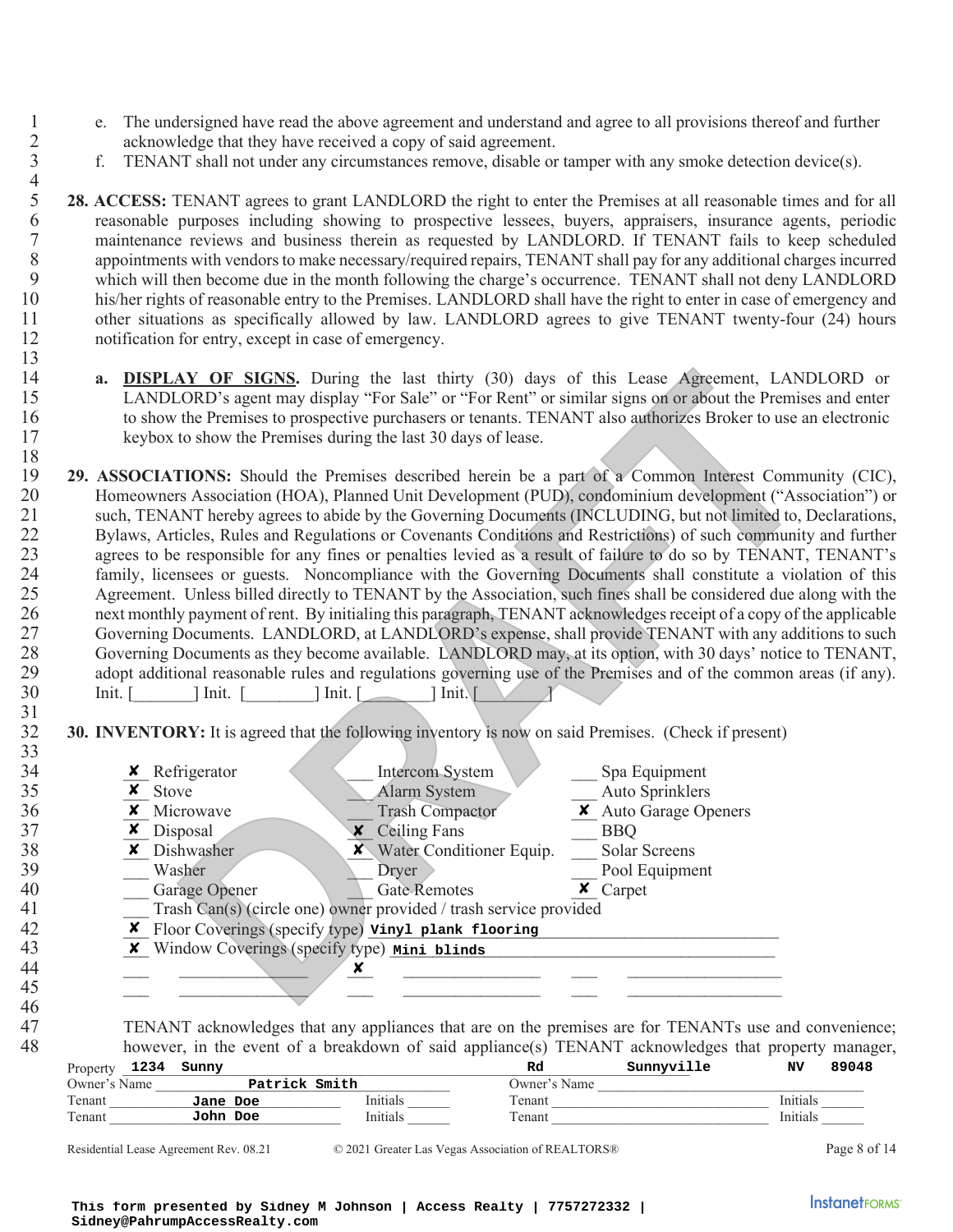- 1 LANDLORD and or the owners are not responsible for any damages caused to TENANTs personal property, to<br>2 include spoilage of food beverage or clothing etc. as a result of said appliance break down. include spoilage of food, beverage or clothing etc. as a result of said appliance break down.
- $\frac{3}{4}$ **31. INSURANCE:** TENANT  $\times$  is  $-OR$  is not required to purchase renter's insurance. LANDLORD<br>**BROKERAGE, and DESIGNATED PROPERTY MANAGER shall be named as additional insureds on any such** 5 BROKERAGE, and DESIGNATED PROPERTY MANAGER shall be named as additional insureds on any such 6 policy. LANDLORD shall not be liable for any damage or injury to TENANT, or any other person, to any property<br>7 occurring on the Premises or any part thereof, or in common areas thereof. TENANT agrees to indemnify, defen 7 occurring on the Premises or any part thereof, or in common areas thereof. TENANT agrees to indemnify, defend and<br>8 hold LANDLORD harmless from any claims for damages. TENANT understands that LANDLORD's insurance does hold LANDLORD harmless from any claims for damages. TENANT understands that LANDLORD's insurance does 9 not cover TENANT's personal property. If the Premises, or any part of the Premises, shall be partially damaged by<br>10 fire or other casualty not due to TENANTs negligence or willful act, or that of TENANT's family, agent, 10 fire or other casualty not due to TENANTs negligence or willful act, or that of TENANT's family, agent, or visitor,<br>11 there shall be an abatement of rent corresponding with the time during which, and the extent to whic there shall be an abatement of rent corresponding with the time during which, and the extent to which, the Premises 12 is uninhabitable. If LANDLORD shall decide not to rebuild or repair, the term of this Lease shall end and the rent 13 shall be prorated up to the time of the damage. **I. INSURANCE:** TENANT **SROKERAGE,** and DESIGNAT policy. LANDLORD shall not becoming on the Premises or any hold LANDLORD harmless from to cover TENANT's personal point of there shall be an abatement of the similar bitable
- $\frac{14}{15}$ 15 TENANT hereby acknowledges that the OWNER of the subject property does **x** or does not have homeowner's 16 insurance. TENANT agrees to cooperate with homeowner and homeowner's insurance company in all relevant matters. TENANT further agrees, upon written notice, to cease any and all actions that may adversely impact 17 matters. TENANT further agrees, upon written notice, to cease any and all actions that may adversely impact 18 OWNER's insurance coverage under said policy. OWNER's insurance coverage under said policy. 19
- 20 **32. DRUG-FREE HOUSING AND GENERAL PROHIBITION OF ILLEGAL ACTIVITIES:** TENANT and any member of TENANT'S household or any guest shall not engage in any criminal or illegal activity, including but not member of TENANT'S household or any guest shall not engage in any criminal or illegal activity, including but not 22 limited to, illegal drug related activity, gang related activity, or acts of violence on or near the subject Premises.
- $\frac{23}{24}$ <sup>24</sup> "Drug-related criminal activity" means the illegal manufacture, sale, distribution, use or possession with intent to<br><sup>25</sup> manufacture, sell, distribute, or use, of controlled substance (as defined in Section 102 of th 25 manufacture, sell, distribute, or use, of controlled substance (as defined in Section 102 of the Controlled Substance<br>26 Act. 21 U.S.C. 8802). "Acts of violence" includes, but is not limited to, the unlawful discharge o 26 Act, 21 U.S.C. §802). "Acts of violence" includes, but is not limited to, the unlawful discharge of firearms, on or near<br>27 the Premises. Any and all firearms on the Premises must be stored properly pursuant to Nevada l the Premises. Any and all firearms on the Premises must be stored properly pursuant to Nevada law.
- 28 29 VIOLATION OF THE ABOVE PROVISIONS SHALL BE A MATERIAL VIOLATION OF THE LEASE AND<br>30 GOOD CAUSE FOR TERMINATION OF TENANCY. A single violation of any of the provisions of the addendum 30 GOOD CAUSE FOR TERMINATION OF TENANCY. A single violation of any of the provisions of the addendum<br>31 shall be deemed a serious violation and a material noncompliance with the Lease Agreement. It is understood and shall be deemed a serious violation and a material noncompliance with the Lease Agreement. It is understood and 32 agreed that a single violation shall be cause for termination of the Lease Agreement. Unless otherwise provided by<br>33 law, proof of violation shall not require criminal conviction, but shall be by a preponderance of the law, proof of violation shall not require criminal conviction, but shall be by a preponderance of the evidence. eneby acknowledges that the OWNER of the subject property does **X** or does not <br>
TENANT agrees to cooperate with homeowner and homeowner's insurance company in<br>
DRANT ragrees to cooperate with homeowner and homeowner's ins
- 34<br>35 35 **33. ADDITIONAL RESPONSIBILITIES:**  36<br>37

39

45

- a. TENANT may install or replace window screens at TENANT's own expense. Solar screen installation requires 38 written permission from LANDLORD. LANDLORD is not responsible for maintaining window screens.
- 40 b. With the exception of electric cooking devices, outdoor cooking with portable barbecuing equipment is 41 prohibited within ten (10) feet of any overhang, balcony or opening, unless the Premises is a detached single 42 family home. The storage and/or use of any barbecuing equipment is prohibited indoors, above the first floor and 43 within five (5) feet of any exterior building wall. Adult supervision is required at all times the barbecue equipment is generating heat. is generating heat.
- 46 c. The Premises \_\_\_\_\_ **has –OR–** \_\_\_\_\_ **has not** been freshly painted before occupancy. If not freshly painted, 47 the Premises **will –OR– ×** will not be touched up before occupancy. TENANT will be responsible for 48 the costs for any holes or excessive dirt or smudges that will require repainting. c. The Premises  $\bm{x}$

| 1234<br>Property | Sunny         |          | Rd           | Sunnvville | NV       | 89048 |
|------------------|---------------|----------|--------------|------------|----------|-------|
| Owner's Name     | Patrick Smith |          | Owner's Name |            |          |       |
| Tenant           | Jane Doe      | Initials | Tenant       |            | Initials |       |
| Tenant           | John Doe      | Initials | l`enant      |            | Initials |       |
|                  |               |          |              |            |          |       |

Residential Lease Agreement Rev. 08.21 © 2021 Greater Las Vegas Association of REALTORS® Page 9 of 14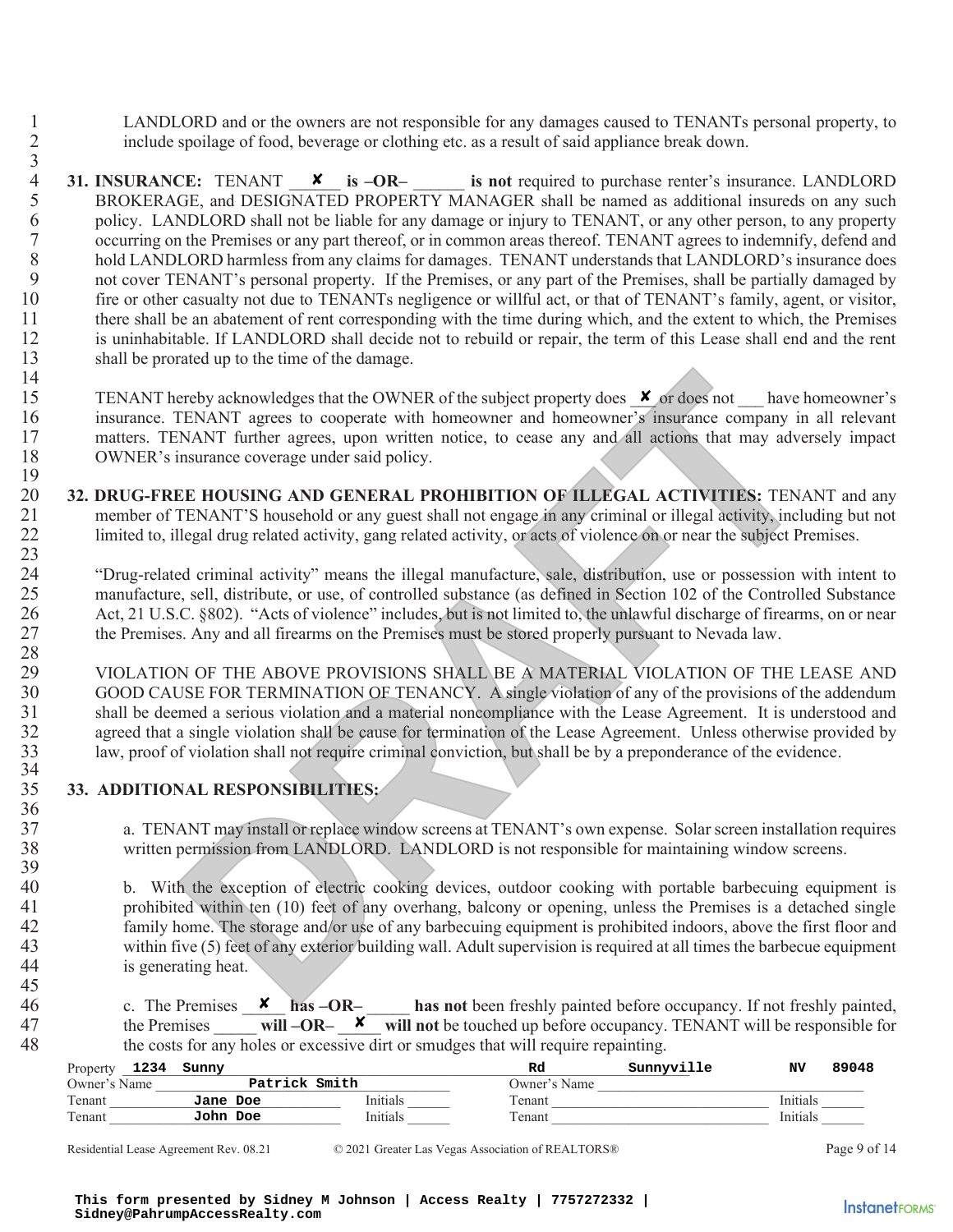2 d. TENANT agrees to coordinate transfer of utilities to LANDLORD or BROKER/DESIGNATED PROPERTY<br>3 MANAGER no less than 2 business days of vacating the Premises. MANAGER no less than <br>**2** business days of vacating the Premises.

5 e. Locks may be replaced or re-keyed at the TENANT'S expense provided TENANT informs LANDLORD and 6 provides LANDLORD with a workable key for each new or changed lock. TENANT further agrees to be responsible for any and all such rekey expenses should TENANT fail to notify LANDLORD in advance of any 7 responsible for any and all such rekey expenses should TENANT fail to notify LANDLORD in advance of any such replacement. such replacement.

10 f. TENANT may conduct a risk assessment or inspection of the Premise for the presence of lead-based paint and/or lead-based paint hazards at the TENANT's expense for a period of ten days after execution of this Lease and/or lead-based paint hazards at the TENANT's expense for a period of ten days after execution of this Lease 12 Agreement. Such assessment or inspection shall be conducted by a certified lead based paint professional. If 13 TENANT for any reason fails to conduct such an assessment or inspection, then TENANT shall be deemed to 14 have elected to lease the Premises "as is" and to have waived this contingency. If TENANT conducts such an 15 assessment or inspection and determines that lead-based paint deficiencies and/or hazards exist, TENANT will 16 notify LANDLORD in writing and provide a copy of the assessment/inspection report. LANDLORD will then 17 have ten days to elect to correct such deficiencies and/or hazards or to terminate this agreement. In the event of<br>18 termination under this paragraph, the Security Deposit will be refunded to TENANT. (If the property w 18 termination under this paragraph, the Security Deposit will be refunded to TENANT. (If the property was constructed prior to 1978, refer to the attached Lead-Based Paint Disclosure.) 19 constructed prior to 1978, refer to the attached Lead-Based Paint Disclosure.) ected to lease the Premises "as is" and to have waived this contingency. If JENANT conducted to lease the Premises as is" and to have waived this contingency. If JENANT conducted and  $\Delta$ -ANDLORD in writing and provide a c MANAGER no less than <u>2</u><br>
e. Locks may be replaced or re-<br>
provides LANDLORD with a<br>
responsible for any and all such<br>
such replacement.<br>
f. TENANT may conduct a risa-<br>
and/or lead-based paint hazards<br>
Agreement. Such asse

21 g. TENANT may display the flag of the United States, made of cloth, fabric or paper, from a pole, staff or in a 22 window, and in accordance with 4 USC Chapter 1. LANDLORD may, at its option, with 30 days' notice to 23 TENANT, adopt additional reasonable rules and regulations governing the display of the flag of the United States.

25 h. TENANT may display political signs subject to any applicable provisions of law governing the posting of 26 political signs, and, if the Premises are located within a CIC, the provisions of NRS 116 and any governing<br>27 documents related to the posting of political signs. All political signs exhibited must not be larger than 2 documents related to the posting of political signs. All political signs exhibited must not be larger than 24 inches 28 by 36 inches. LANDLORD may not exhibit any political sign on the Premises unless the TENANT consents, in 29 writing, to the exhibition of the political sign. TENANT may exhibit as many political signs as desired, but may<br>30 not exhibit more than one political sign for each candidate, political party or ballot question. not exhibit more than one political sign for each candidate, political party or ballot question.

32 i. DANGEROUS MATERIALS. TENANT shall not keep or have on or around the Premises any article or thing<br>33 of a dangerous, flammable, or explosive character that might unreasonably increase the danger of fire on or around 33 of a dangerous, flammable, or explosive character that might unreasonably increase the danger of fire on or around<br>34 the Premises or that might be considered hazardous. the Premises or that might be considered hazardous.

- 34. **34. CHANGES MUST BE IN WRITING:** No changes, modifications or amendment of this Agreement shall be valid or binding unless such changes, modifications or amendments are in writing and signed by each Party. Such change 37 or binding unless such changes, modifications or amendments are in writing and signed by each Party. Such changes<br>38 shall take effect after thirty days' notice to TENANT. This Agreement constitutes the entire agreement 38 shall take effect after thirty days' notice to TENANT. This Agreement constitutes the entire agreement between the<br>39 Parties and supersedes any prior understanding or representation of any kind preceding the date of th 39 Parties and supersedes any prior understanding or representation of any kind preceding the date of this Agreement.<br>40 There are no other promises, conditions, understandings or other agreements, whether oral or written, 40 There are no other promises, conditions, understandings or other agreements, whether oral or written, relating to the subject matter of this Lease Agreement. subject matter of this Lease Agreement.
- **43 35. CONFLICTS BETWEEN LEASE AND ADDENDUM:** In case of conflict between the provisions of an addendum and any other provisions of this Agreement, the provisions of the addendum shall govern. and any other provisions of this Agreement, the provisions of the addendum shall govern.
- 45

42

 $\frac{1}{2}$ 

 $\frac{4}{5}$ 

 $\frac{9}{10}$ 

20

 $\frac{24}{25}$ 

31

35

46 **36. ATTORNEY'S FEES:** In the event of any court action, the prevailing Party shall be entitled to be awarded against 47 the losing Party all costs and expenses incurred thereby, including, but not limited to, reasonable attorney's fees and costs. costs.

| Property     | 1234 | Sunny    |               | Rd           | Sunnyville | N٦       | 89048 |
|--------------|------|----------|---------------|--------------|------------|----------|-------|
| Owner's Name |      |          | Patrick Smith | Owner's Name |            |          |       |
| Tenant       |      | Jane Doe | Initials      | Tenant       |            | Initials |       |
| Tenant       |      | John Doe | Initials      | Tenant       |            | Initials |       |
|              |      |          |               |              |            |          |       |

Residential Lease Agreement Rev. 08.21 © 2021 Greater Las Vegas Association of REALTORS® Page 10 of 14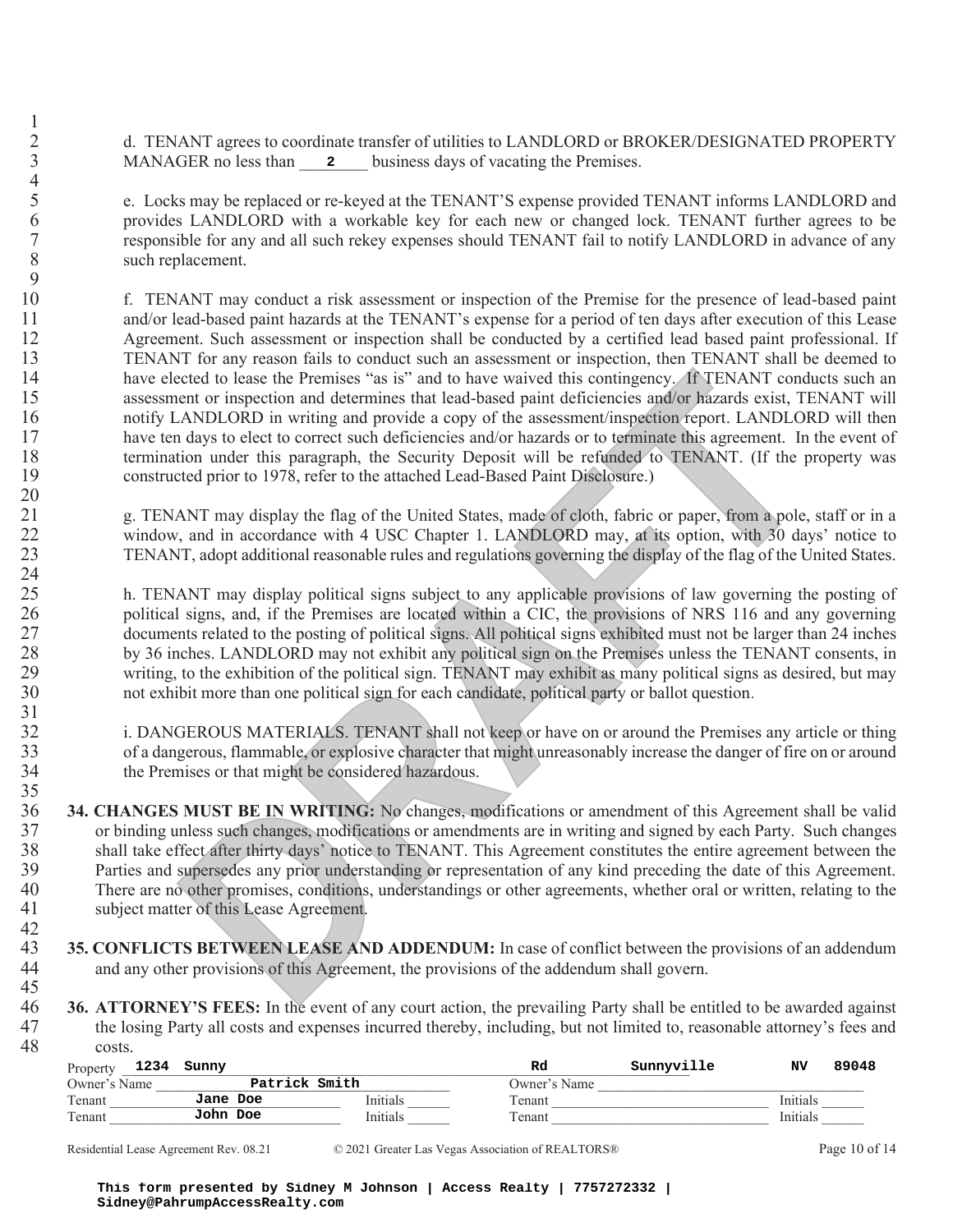- $\frac{1}{2}$ 2 **37. NEVADA LAW GOVERNS:** This Agreement is executed and intended to be performed in the State of Nevada in the county where the Premises are located and the laws of the State of Nevada shall govern its interpretation an 3 the county where the Premises are located and the laws of the State of Nevada shall govern its interpretation and effect.
- $\frac{4}{5}$ 5 **38. WAIVER:** Nothing contained in this Agreement shall be construed as waiving any of the LANDLORD's or 6 TENANT's rights under the laws of the State of Nevada.
- $7 \over 8$ 8 **39**. **PARTIAL INVALIDITY:** In the event that any provision of this Agreement shall be held invalid or unenforceable, 9 such ruling shall not affect in any respect whatsoever the validity or enforceability of the remainder of this Agreement.
- $\frac{10}{11}$ 11 **40. VIOLATIONS OF PROVISIONS:** A single violation by TENANT of any of the provisions of this Agreement shall 12 be deemed a material breach and shall be cause for termination of this Agreement. Unless otherwise provided by the 13 law, proof of any violation of this Agreement shall not require criminal conviction but shall be by a preponderance of the evidence. the evidence. 15
- 16 **41. SIGNATURES:** The Lease Agreement is accepted and agreed to jointly and severally. The undersigned have read this Agreement and understand and agree to all provisions thereof and further acknowledge that they have r 17 this Agreement and understand and agree to all provisions thereof and further acknowledge that they have received a<br>18 conv of this Agreement. This Agreement may be executed in any number of counterparts, electronically 18 copy of this Agreement. This Agreement may be executed in any number of counterparts, electronically pursuant to<br>19 NRS Chapter 719, and by facsimile copies with the same effect as if all parties to this Agreement had s NRS Chapter 719, and by facsimile copies with the same effect as if all parties to this Agreement had signed the same 20 document and all counterparts and copies will be construed together and will constitute one and the same instrument.
- 22 **42. LICENSEE DISCLOSURE OF INTEREST:** Pursuant to NAC 645.640, N/A

| 23 | is a licensed real estate agent in the State(s) of |  | N/A | , and has the following interest, direct                                                                                        |
|----|----------------------------------------------------|--|-----|---------------------------------------------------------------------------------------------------------------------------------|
| 24 |                                                    |  |     | or indirect, in this transaction: $\Box$ Principal (LANDLORD or TENANT) $-\overline{OR}$ $\Box$ family relationship or business |
| 25 | interest: N/A                                      |  |     |                                                                                                                                 |

|                     | the evidence. |                                                                                                                                                                                                                                                                                                                                                                                                                                                                                                                                                                                                            |          |                                                   |        |                                                                                                                       |     |          |               |
|---------------------|---------------|------------------------------------------------------------------------------------------------------------------------------------------------------------------------------------------------------------------------------------------------------------------------------------------------------------------------------------------------------------------------------------------------------------------------------------------------------------------------------------------------------------------------------------------------------------------------------------------------------------|----------|---------------------------------------------------|--------|-----------------------------------------------------------------------------------------------------------------------|-----|----------|---------------|
|                     |               | 41. SIGNATURES: The Lease Agreement is accepted and agreed to jointly and severally. The undersigned have read<br>this Agreement and understand and agree to all provisions thereof and further acknowledge that they have received a<br>copy of this Agreement. This Agreement may be executed in any number of counterparts, electronically pursuant to<br>NRS Chapter 719, and by facsimile copies with the same effect as if all parties to this Agreement had signed the same<br>document and all counterparts and copies will be construed together and will constitute one and the same instrument. |          |                                                   |        |                                                                                                                       |     |          |               |
|                     |               | 42. LICENSEE DISCLOSURE OF INTEREST: Pursuant to NAC 645.640,                                                                                                                                                                                                                                                                                                                                                                                                                                                                                                                                              |          |                                                   |        |                                                                                                                       | N/A |          |               |
|                     |               | is a licensed real estate agent in the State(s) of $\frac{\mathbf{N}/\mathbf{A}}{2}$ , and has the following interest, direct                                                                                                                                                                                                                                                                                                                                                                                                                                                                              |          |                                                   |        |                                                                                                                       |     |          |               |
|                     |               | or indirect, in this transaction: $\Box$ Principal (LANDLORD or TENANT) $-\overline{OR}$ $\Box$ family relationship or business                                                                                                                                                                                                                                                                                                                                                                                                                                                                            |          |                                                   |        |                                                                                                                       |     |          |               |
|                     | interest: N/A | the contract of the contract of the contract of the                                                                                                                                                                                                                                                                                                                                                                                                                                                                                                                                                        |          |                                                   |        |                                                                                                                       |     |          |               |
|                     |               |                                                                                                                                                                                                                                                                                                                                                                                                                                                                                                                                                                                                            |          |                                                   |        |                                                                                                                       |     |          |               |
|                     |               | 43. CONFIRMATION OF REPRESENTATION: The Agents in this transaction are:                                                                                                                                                                                                                                                                                                                                                                                                                                                                                                                                    |          |                                                   |        |                                                                                                                       |     |          |               |
|                     |               |                                                                                                                                                                                                                                                                                                                                                                                                                                                                                                                                                                                                            |          |                                                   |        |                                                                                                                       |     |          |               |
|                     |               |                                                                                                                                                                                                                                                                                                                                                                                                                                                                                                                                                                                                            |          |                                                   |        |                                                                                                                       |     |          |               |
|                     |               | Agent Name: Kim Washington Public ID# License # B-02029                                                                                                                                                                                                                                                                                                                                                                                                                                                                                                                                                    |          |                                                   |        |                                                                                                                       |     |          |               |
|                     |               |                                                                                                                                                                                                                                                                                                                                                                                                                                                                                                                                                                                                            |          |                                                   |        |                                                                                                                       |     |          |               |
|                     |               | Phone: Fax:                                                                                                                                                                                                                                                                                                                                                                                                                                                                                                                                                                                                |          |                                                   |        | Email: mail@pahrumpaccessrealty.com                                                                                   |     |          |               |
|                     |               |                                                                                                                                                                                                                                                                                                                                                                                                                                                                                                                                                                                                            |          |                                                   |        |                                                                                                                       |     |          |               |
|                     |               | LANDLORD's Brokerage: Access Realty LLC                                                                                                                                                                                                                                                                                                                                                                                                                                                                                                                                                                    |          |                                                   |        | Broker's Name: Kim Washington                                                                                         |     |          |               |
|                     |               | DESIGNATED PROPERTY MANAGER sidney Johnson                                                                                                                                                                                                                                                                                                                                                                                                                                                                                                                                                                 |          |                                                   |        |                                                                                                                       |     |          |               |
|                     |               | Agent's Name: Sidney Johnson                                                                                                                                                                                                                                                                                                                                                                                                                                                                                                                                                                               |          |                                                   |        | Agent's License # B-02029                                                                                             |     |          |               |
|                     |               |                                                                                                                                                                                                                                                                                                                                                                                                                                                                                                                                                                                                            |          |                                                   |        |                                                                                                                       |     |          | NV 89048      |
|                     |               | Address: 2301 E. Winery Rd #101 Pahrump Phone: 775-727-1333 Fax: 775-727-6854 Email:                                                                                                                                                                                                                                                                                                                                                                                                                                                                                                                       |          |                                                   |        |                                                                                                                       |     |          |               |
|                     |               |                                                                                                                                                                                                                                                                                                                                                                                                                                                                                                                                                                                                            |          |                                                   |        |                                                                                                                       |     |          |               |
|                     |               | 44. NOTICES: Unless otherwise required by law, any notice to be given or served upon any party hereto in connection<br>with this Agreement must be in writing and mailed by certificate of mailing to the following addresses:                                                                                                                                                                                                                                                                                                                                                                             |          |                                                   |        |                                                                                                                       |     |          |               |
|                     |               | BROKERAGE:                                                                                                                                                                                                                                                                                                                                                                                                                                                                                                                                                                                                 |          | Access Realty LLC<br>Kim Washington               |        |                                                                                                                       |     |          |               |
|                     |               | <b>BROKER:</b>                                                                                                                                                                                                                                                                                                                                                                                                                                                                                                                                                                                             |          |                                                   |        |                                                                                                                       |     |          |               |
|                     |               | DESIGNATED PROPERTY MANAGER: sidney Johnson                                                                                                                                                                                                                                                                                                                                                                                                                                                                                                                                                                |          |                                                   |        |                                                                                                                       |     |          |               |
|                     |               | Address: 2301 E. Winery Rd #101                                                                                                                                                                                                                                                                                                                                                                                                                                                                                                                                                                            |          |                                                   |        | Pahrump                                                                                                               |     | NV       | 89048         |
|                     |               | Phone: 775-727-1333                                                                                                                                                                                                                                                                                                                                                                                                                                                                                                                                                                                        |          | Fax: 775-727-6854                                 |        | Email: mail@pahrumpaccessrealty.com                                                                                   |     |          |               |
| Property 1234 Sunny |               |                                                                                                                                                                                                                                                                                                                                                                                                                                                                                                                                                                                                            |          |                                                   | Rd     | Sunnyville                                                                                                            |     | NV       | 89048         |
| Owner's Name        |               | Patrick Smith                                                                                                                                                                                                                                                                                                                                                                                                                                                                                                                                                                                              |          |                                                   |        | Owner's Name                                                                                                          |     |          |               |
| Tenant              |               | Jane Doe                                                                                                                                                                                                                                                                                                                                                                                                                                                                                                                                                                                                   | Initials |                                                   | Tenant | <u> 1980 - Jan Barbarat, martin da basar a shekara tsa 1980 - An tsa 1980 - An tsa 1980 - An tsa 1980 - An tsa 19</u> |     | Initials |               |
| Tenant              |               | John Doe                                                                                                                                                                                                                                                                                                                                                                                                                                                                                                                                                                                                   | Initials |                                                   | Tenant |                                                                                                                       |     | Initials |               |
|                     |               | Residential Lease Agreement Rev. 08.21                                                                                                                                                                                                                                                                                                                                                                                                                                                                                                                                                                     |          | © 2021 Greater Las Vegas Association of REALTORS® |        |                                                                                                                       |     |          | Page 11 of 14 |
|                     |               |                                                                                                                                                                                                                                                                                                                                                                                                                                                                                                                                                                                                            |          |                                                   |        |                                                                                                                       |     |          |               |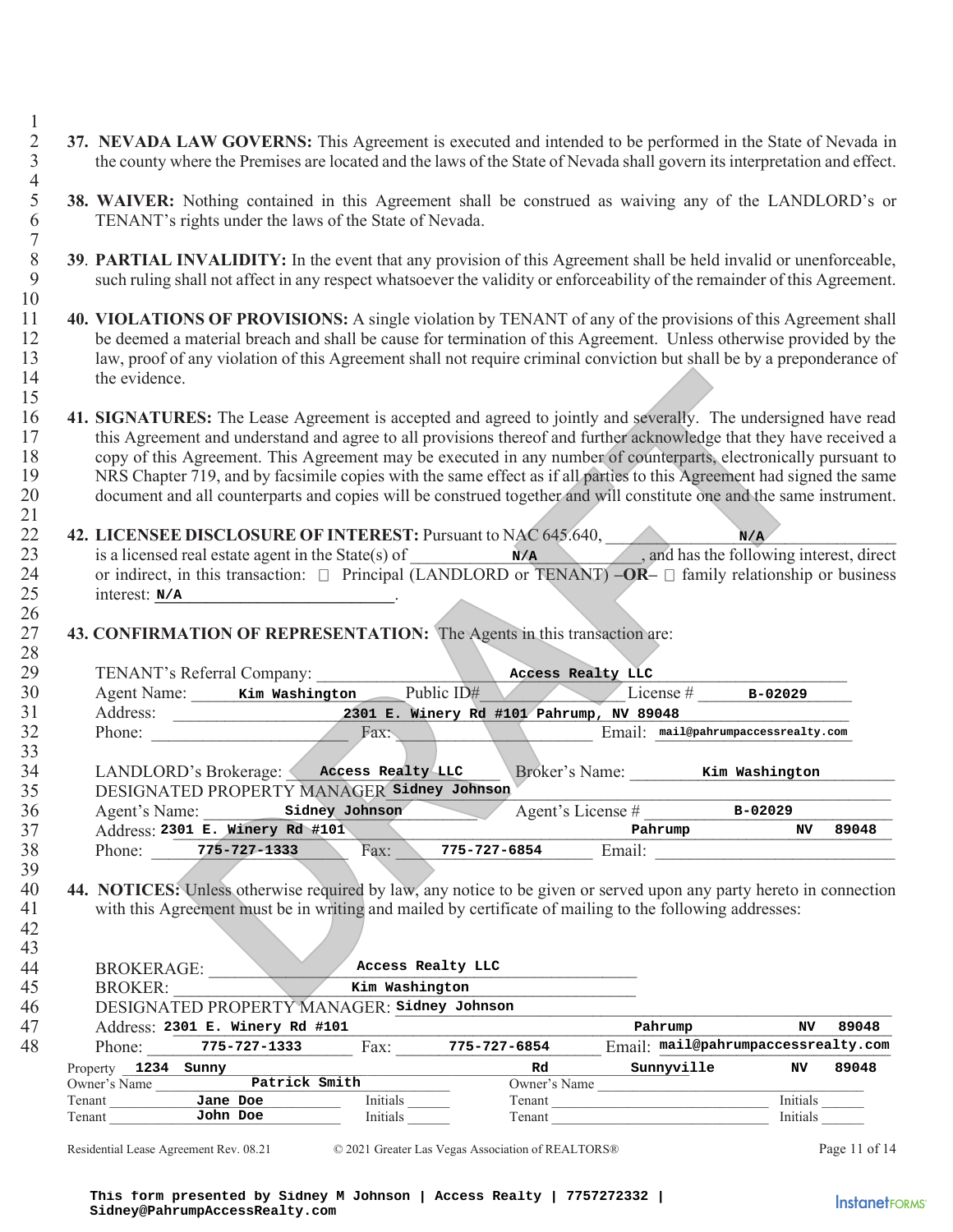|              |                          | TENANT: Jane Doe                                                                                                                                                                                                                                                                                                                                                                                                                                                                                                                                                                                                                                                                                                                                                                                                                                                                                                                                                                                               |               | John Doe |        |                                                                                           |          |       |
|--------------|--------------------------|----------------------------------------------------------------------------------------------------------------------------------------------------------------------------------------------------------------------------------------------------------------------------------------------------------------------------------------------------------------------------------------------------------------------------------------------------------------------------------------------------------------------------------------------------------------------------------------------------------------------------------------------------------------------------------------------------------------------------------------------------------------------------------------------------------------------------------------------------------------------------------------------------------------------------------------------------------------------------------------------------------------|---------------|----------|--------|-------------------------------------------------------------------------------------------|----------|-------|
|              |                          |                                                                                                                                                                                                                                                                                                                                                                                                                                                                                                                                                                                                                                                                                                                                                                                                                                                                                                                                                                                                                |               |          |        |                                                                                           |          |       |
|              |                          | Phone: Fax: Email: Email:                                                                                                                                                                                                                                                                                                                                                                                                                                                                                                                                                                                                                                                                                                                                                                                                                                                                                                                                                                                      |               |          |        |                                                                                           |          |       |
|              |                          | 45. MILITARY PROVISION: IN THE EVENT the TENANT is, or hereafter becomes, a member of the United<br>States Armed Forces on extended active duty and hereafter the TENANT receives permanent change of station orders<br>to depart from the area where the Premises are located, or is relieved from active duty, retires or separates from the<br>military, or is ordered into military housing, then in any of these events, the TENANT may terminate this Lease<br>Agreement upon giving thirty (30) days written notice to the LANDLORD. The TENANT shall also provide to the<br>LANDLORD a copy of the official orders or a letter signed by the TENANT's commanding officer, reflecting the<br>change, which warrants termination under this clause. The TENANT will pay prorated rent for any days (he/she)<br>occupy the premises past the first day of the month. The Security Deposit will be promptly returned to the TENANT,<br>provided there are no damages to the premises, as described by law. |               |          |        |                                                                                           |          |       |
|              |                          | 46. FORECLOSURE: IN THE EVENT THAT OWNER DEFAULTS AND PREMISES IS SUBJECT TO<br><b>FORECLOSURE ACTION:</b>                                                                                                                                                                                                                                                                                                                                                                                                                                                                                                                                                                                                                                                                                                                                                                                                                                                                                                     |               |          |        |                                                                                           |          |       |
|              |                          | NOTICE OF DEFAULT/FORECLOSURE. Owner shall notify Broker/Designated Property Manager of any defaults on any<br>loans, mortgages, assessments or trust deeds. The filing of a Notice of Default by a lender or other lien holder commences a<br>foreclosure period which lasts, at a minimum, three months plus 21 days. Owner authorizes Broker/Designated Property Manager<br>to notify TENANT(S) and make arrangements to terminate the Lease Agreement if Broker/Designated Property Manager receives<br>any notice indicating that Owner is any one of the following situations: (1) default of any loan, mortgage, assessments or trust<br>deed; (2) any stage of the foreclosure process including a deed-in-lieu of foreclosure; (3) default in making any payments<br>associated with this property; or (4) acceptance of a short sale contract. In such event, Owner has authorized Broker/Designated<br>Property Manager to negotiate termination of the Lease Agreement.                            |               |          |        |                                                                                           |          |       |
|              |                          | <b>TERMS OF LEASE AGREEMENT.</b> During any foreclosure period, the TENANT(S) shall <b>honor ALL CONDITIONS of the</b><br>current Lease Agreement including the timely payment of rent as stated in the Lease Agreement. Nevada law grants the Owner<br>a redemption period, and the Owner remains as the legal owner of record until the actual time of the foreclosure sale.                                                                                                                                                                                                                                                                                                                                                                                                                                                                                                                                                                                                                                 |               |          |        |                                                                                           |          |       |
|              |                          | <b>RETURN OF SECURITY DEPOSITS.</b> Once the TENANT(S) vacates the property, the Owner authorizes Broker/Designated<br>Property Manager to release ALL Security Deposits (including non-refundable deposits) back to the TENANT(S) with no further<br>obligations from the TENANT(S) or Broker/Designated Property Manager. The 30-day period required by Nevada law for the<br>return of the Security Deposits still applies. The property must be returned in the same general condition as the TENANT(S)<br>occupied the property. Upon TENANT(S) request, Broker/Designated Property Manager will attempt to find a new home to<br>rent/lease/purchase for TENANT(S).                                                                                                                                                                                                                                                                                                                                      |               |          |        |                                                                                           |          |       |
| information: |                          | 47. ADDENDA ATTACHED: Incorporated into this Agreement are the following addenda, exhibits and other                                                                                                                                                                                                                                                                                                                                                                                                                                                                                                                                                                                                                                                                                                                                                                                                                                                                                                           |               |          |        |                                                                                           |          |       |
|              | A. <b>X</b><br>$B. \Box$ | <b>HOA Rules and Regulations</b><br>DISCLOSURE OF LEAD BASED PAINT only if built before 1978                                                                                                                                                                                                                                                                                                                                                                                                                                                                                                                                                                                                                                                                                                                                                                                                                                                                                                                   |               |          |        |                                                                                           |          |       |
| $C_{\cdot}$  | X<br>$D.$ $\times$       | Other: Mold/termite/pest disclosure<br>Other: Duties owed by licensee                                                                                                                                                                                                                                                                                                                                                                                                                                                                                                                                                                                                                                                                                                                                                                                                                                                                                                                                          |               |          |        |                                                                                           |          |       |
| E.           | $\mathbf x$              | Other: Renters insurance agreement                                                                                                                                                                                                                                                                                                                                                                                                                                                                                                                                                                                                                                                                                                                                                                                                                                                                                                                                                                             |               |          |        | the control of the control of the control of the control of the control of the control of |          |       |
|              | $F.$ $\blacksquare$      | Other: Utility agreement                                                                                                                                                                                                                                                                                                                                                                                                                                                                                                                                                                                                                                                                                                                                                                                                                                                                                                                                                                                       |               |          |        |                                                                                           |          |       |
|              |                          |                                                                                                                                                                                                                                                                                                                                                                                                                                                                                                                                                                                                                                                                                                                                                                                                                                                                                                                                                                                                                |               |          |        |                                                                                           |          |       |
|              |                          | Property 1234 Sunny                                                                                                                                                                                                                                                                                                                                                                                                                                                                                                                                                                                                                                                                                                                                                                                                                                                                                                                                                                                            |               |          | Rd     | sumr                                                                                      | NV       | 89048 |
| Owner's Name |                          |                                                                                                                                                                                                                                                                                                                                                                                                                                                                                                                                                                                                                                                                                                                                                                                                                                                                                                                                                                                                                | Patrick Smith |          |        | Owner's Name                                                                              |          |       |
| Tenant       |                          | Jane Doe                                                                                                                                                                                                                                                                                                                                                                                                                                                                                                                                                                                                                                                                                                                                                                                                                                                                                                                                                                                                       | Initials      |          | Tenant |                                                                                           | Initials |       |

### 13 provided there are no damages to the premises, as described by law.

### $\frac{14}{15}$ 15 **46. FORECLOSURE: IN THE EVENT THAT OWNER DEFAULTS AND PREMISES IS SUBJECT TO FORECLOSURE ACTION: FORECLOSURE ACTION:**

|                                           |                                                                   | 46. FORECLOSURE: IN THE EVENT THAT OWNER DEFAULTS AND PREMISES IS SUF                                                  |               |
|-------------------------------------------|-------------------------------------------------------------------|------------------------------------------------------------------------------------------------------------------------|---------------|
|                                           | <b>FORECLOSURE ACTION:</b>                                        |                                                                                                                        |               |
|                                           |                                                                   |                                                                                                                        |               |
|                                           |                                                                   | NOTICE OF DEFAULT/FORECLOSURE. Owner shall notify Broker/Designated Property Manager of any de                         |               |
|                                           |                                                                   | loans, mortgages, assessments or trust deeds. The filing of a Notice of Default by a lender or other lien holder o     |               |
|                                           |                                                                   | foreclosure period which lasts, at a minimum, three months plus 21 days. Owner authorizes Broker/Designated Prop       |               |
|                                           |                                                                   | to notify TENANT(S) and make arrangements to terminate the Lease Agreement if Broker/Designated Property Man           |               |
|                                           |                                                                   | any notice indicating that Owner is any one of the following situations: (1) default of any loan, mortgage, assessment |               |
|                                           |                                                                   | deed; (2) any stage of the foreclosure process including a deed-in-lieu of foreclosure; (3) default in making a        |               |
|                                           |                                                                   | associated with this property; or (4) acceptance of a short sale contract. In such event, Owner has authorized Broke   |               |
|                                           | Property Manager to negotiate termination of the Lease Agreement. |                                                                                                                        |               |
|                                           |                                                                   |                                                                                                                        |               |
|                                           |                                                                   | TERMS OF LEASE AGREEMENT. During any foreclosure period, the TENANT(S) shall <i>honor ALL CONDI</i>                    |               |
|                                           |                                                                   | current Lease Agreement including the timely payment of rent as stated in the Lease Agreement. Nevada law gran         |               |
|                                           |                                                                   | a redemption period, and the Owner remains as the legal owner of record until the actual time of the foreclosure sale  |               |
|                                           |                                                                   |                                                                                                                        |               |
|                                           |                                                                   | RETURN OF SECURITY DEPOSITS. Once the TENANT(S) vacates the property, the Owner authorizes Broke                       |               |
|                                           |                                                                   | Property Manager to release ALL Security Deposits (including non-refundable deposits) back to the TENANT(S) w          |               |
|                                           |                                                                   | obligations from the TENANT(S) or Broker/Designated Property Manager. The 30-day period required by Nevad              |               |
|                                           |                                                                   | return of the Security Deposits still applies. The property must be returned in the same general condition as the      |               |
|                                           |                                                                   | occupied the property. Upon TENANT(S) request, Broker/Designated Property Manager will attempt to find a               |               |
|                                           | rent/lease/purchase for TENANT(S).                                |                                                                                                                        |               |
|                                           |                                                                   |                                                                                                                        |               |
|                                           |                                                                   | 47. ADDENDA ATTACHED: Incorporated into this Agreement are the following addenda, exhibits                             |               |
| information:                              |                                                                   |                                                                                                                        |               |
| A. <b>X</b>                               | <b>HOA Rules and Regulations</b>                                  |                                                                                                                        |               |
|                                           |                                                                   |                                                                                                                        |               |
|                                           |                                                                   |                                                                                                                        |               |
| $B. \Box$                                 |                                                                   | DISCLOSURE OF LEAD BASED PAINT only if built before 1978                                                               |               |
| $C.$ $X$                                  | Other: Mold/termite/pest disclosure                               |                                                                                                                        |               |
| $D.$ $\times$                             | Other Duties owed by licensee                                     |                                                                                                                        |               |
| E. <b>X</b>                               | Other: Renters insurance agreement                                | <u> 1989 - Johann Stein, marwolaethau a bhann an t-Amhair an t-Amhair an t-Amhair an t-Amhair an t-Amhair an t-A</u>   |               |
| F <sub>1</sub><br>$\overline{\mathbf{x}}$ | Other: Utility agreement                                          |                                                                                                                        |               |
|                                           |                                                                   |                                                                                                                        |               |
|                                           |                                                                   |                                                                                                                        |               |
|                                           |                                                                   |                                                                                                                        |               |
|                                           |                                                                   |                                                                                                                        |               |
|                                           |                                                                   |                                                                                                                        |               |
| Property 1234                             | Sunny                                                             | Sunnyville<br>Rd                                                                                                       |               |
| Owner's Name                              | Patrick Smith                                                     | Owner's Name                                                                                                           |               |
| Tenant                                    | Jane Doe                                                          | Initials<br>Tenant<br><u> 1980 - Andrea Barbara, poeta espa</u>                                                        | NV<br>Initial |
| Tenant                                    | John Doe                                                          | Initials<br>Tenant                                                                                                     | Initial       |
|                                           |                                                                   |                                                                                                                        |               |
|                                           | Residential Lease Agreement Rev. 08.21                            | © 2021 Greater Las Vegas Association of REALTORS®                                                                      |               |
|                                           |                                                                   |                                                                                                                        |               |

| ۰.<br>٧<br>I<br>ш |
|-------------------|
|-------------------|

 $\frac{17}{18}$ 

 $\frac{26}{27}$ 

 $\frac{30}{31}$ 

| Property     | 1234 Sunny    |          | Rd           | Sunnyville | NV       | 89048 |
|--------------|---------------|----------|--------------|------------|----------|-------|
| Owner's Name | Patrick Smith |          | Owner's Name |            |          |       |
| Tenant       | Jane Doe      | Initials | Tenant       |            | Initials |       |
| Tenant       | John Doe      | Initials | Tenant       |            | Initials |       |

Residential Lease Agreement Rev. 08.21 © 2021 Greater Las Vegas Association of REALTORS® Page 12 of 14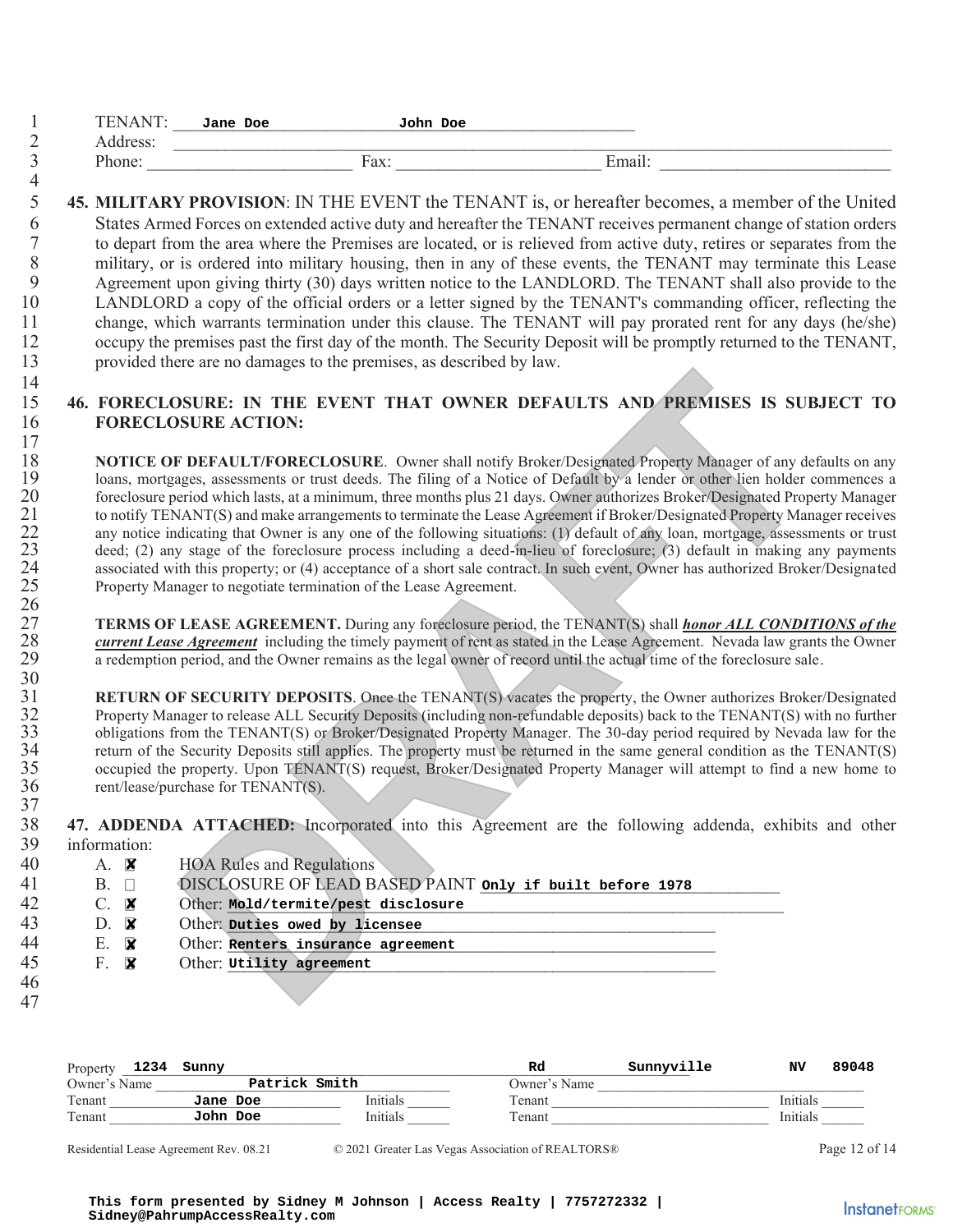### 1 **48. ADDITIONAL TERMS AND CONDITIONS:**

| 1. Tenants are required to pay online, however paying online is a privilege, if tenants get more                                                                                                            |
|-------------------------------------------------------------------------------------------------------------------------------------------------------------------------------------------------------------|
| than two NSFs throughout tenancy, online privilege will be removed, and tenants will be required                                                                                                            |
| to bring in certified funds each month.                                                                                                                                                                     |
|                                                                                                                                                                                                             |
| 2. If tenant shall leave premises with damages with the exception of reasonable wear and tear                                                                                                               |
| that exceed security deposits, tenant understands that any balance owed will transfer to a 3rd                                                                                                              |
| party collection agency.                                                                                                                                                                                    |
| 3. The \$75.00 key fee aforementioned on page 1 is NON-REFUNDABLE upon move out, as ALL units re-                                                                                                           |
| keyed for safety reasons after each tenant vacates.                                                                                                                                                         |
|                                                                                                                                                                                                             |
| 4. A.C filters are to be changed every 30-45 days and a date is to be written on edge of A/C<br>filter every time it is changed. If A/C or furnace issues occur, and vendors finds filters to not           |
| be regularly maintained, tenants could be charged for any repair expenses incurred.                                                                                                                         |
|                                                                                                                                                                                                             |
| 5. All noise levels are to be kept to a minimum from hours of 9pm-8am Tenants are expected to not                                                                                                           |
| disturb neighbors. The volume of televisions, speakers, radios, and musical instruments should                                                                                                              |
| all be reasonable, and tenants are to follow all county noise ordinances.                                                                                                                                   |
| 6. A FULL WRITTEN 30day notice is required 30 days prior to tenants vacating.                                                                                                                               |
|                                                                                                                                                                                                             |
| 7. Rent is due on the 1st and LATE if paid after 5pm on the 5th of every month. Should tenant pay                                                                                                           |
| after 5pm on 5th they will have a 5% late fee assessed. Regardless of the circumstance non                                                                                                                  |
| payment evictions are served on the 7th or 8th of every month. If rents are not in by the time an                                                                                                           |
| eviction is filed for service, tenant will have additional \$100.00 eviction fee attached.                                                                                                                  |
| 8. Smoking is NOT permitted at any time during tenancy inside the residence, garage, sheds etc.                                                                                                             |
| if evidence of smoking is found there will be an immediate \$5000 fine.                                                                                                                                     |
|                                                                                                                                                                                                             |
| 9. Tenants are responsible to pick up pet waste on a weekly basis.                                                                                                                                          |
| 10. Tenants are not authorized to have any type of R.V, campers, toy haulers, etc hooked up to                                                                                                              |
| any type of water/electric/septic clean out unless written permission is granted by the owner and                                                                                                           |
| the property allows for such parking and is zoned for such.                                                                                                                                                 |
|                                                                                                                                                                                                             |
| 11. If tenant ever wishes to add an occupant or lease holder, they must have them come in to                                                                                                                |
| apply first, prior to person residing in unit. If additional persons are found living in unit                                                                                                               |
| that have not been authorized by management in writing, this is a breach of lease.                                                                                                                          |
| 12. If tenant wishes to get another pet, they are required to submit a request in writing prior                                                                                                             |
| to pet being on premises. Should any pets that are not listed on original lease/app be on                                                                                                                   |
| premises without permission an immediate \$500 fine per pet will be assessed. And tenant could be                                                                                                           |
| required to have pet removed.                                                                                                                                                                               |
|                                                                                                                                                                                                             |
| 13. Tenants are responsible for any maintenance that under \$100.00. If tenant calls in a                                                                                                                   |
| maintenance issue, and we try to troubleshoot that issue over the phone w/ tenant, and we end up<br><u>sending vendor out, and the issue was something that could have been avoided or done over the se</u> |
| phone (such as flipping a breaker/changing batteries in a thermostat/or was something caused                                                                                                                |
| directly by the tenant). Tenant will be required to cover that charge.                                                                                                                                      |
|                                                                                                                                                                                                             |
|                                                                                                                                                                                                             |
|                                                                                                                                                                                                             |
|                                                                                                                                                                                                             |
| Landlord agrees to rent the Premises on the above terms and conditions.                                                                                                                                     |
|                                                                                                                                                                                                             |
|                                                                                                                                                                                                             |
|                                                                                                                                                                                                             |

| 1234<br>Property | Sunny         |          | Rd           | Sunnyville | NV       | 89048 |
|------------------|---------------|----------|--------------|------------|----------|-------|
| Owner's Name     | Patrick Smith |          | Owner's Name |            |          |       |
| Tenant           | Jane Doe      | Initials | Tenant       |            | Initials |       |
| Tenant           | John Doe      | Initials | Tenant       |            | Initials |       |
|                  |               |          |              |            |          |       |

Residential Lease Agreement Rev. 08.21 © 2021 Greater Las Vegas Association of REALTORS® Page 13 of 14